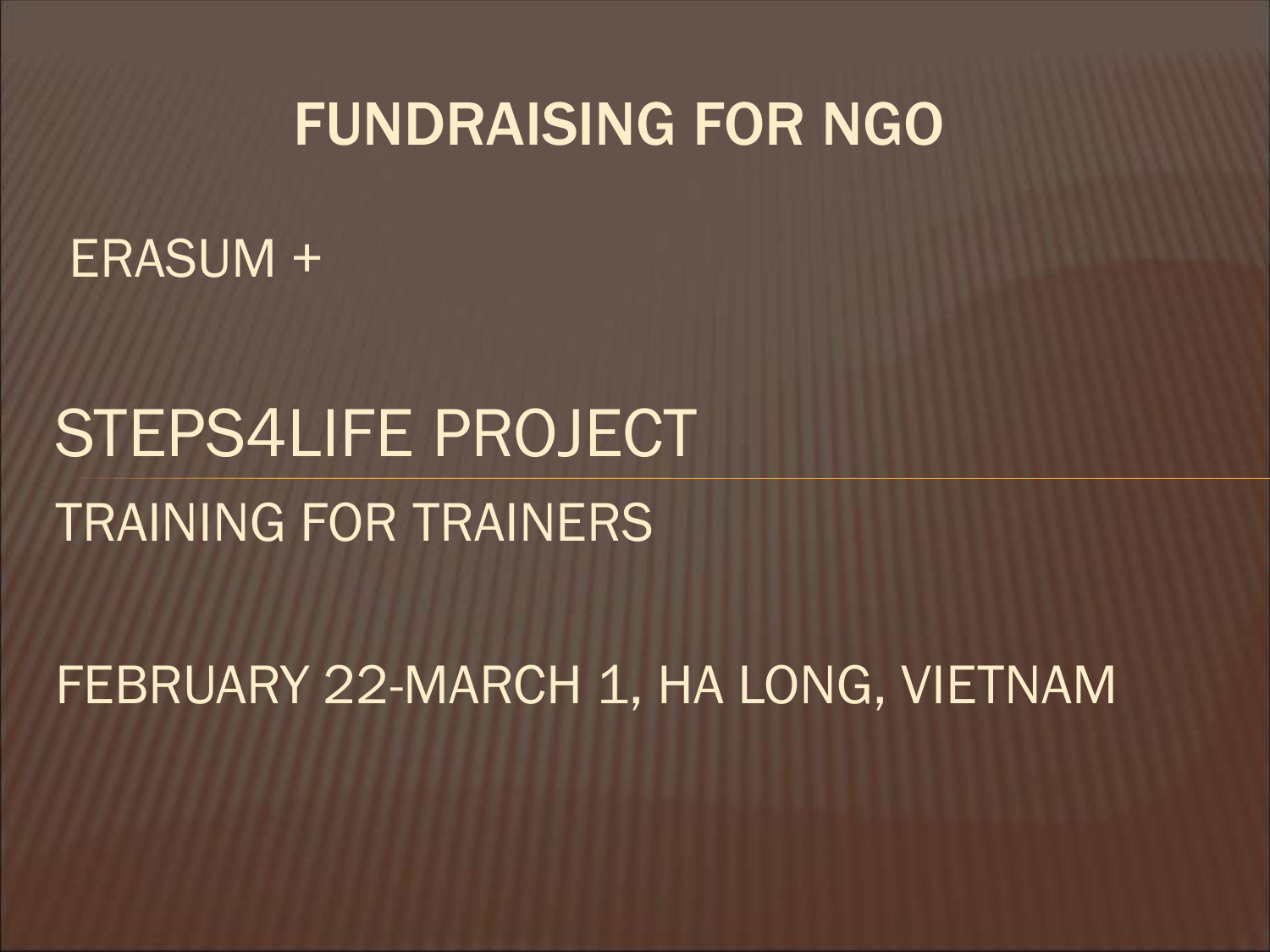## GETTING ACQUINTED

Give the following information:

- One main achievement of your organisation you are proud of;
- One proverb from your country about money and its meaning for our training program;
- One main expectation from this training;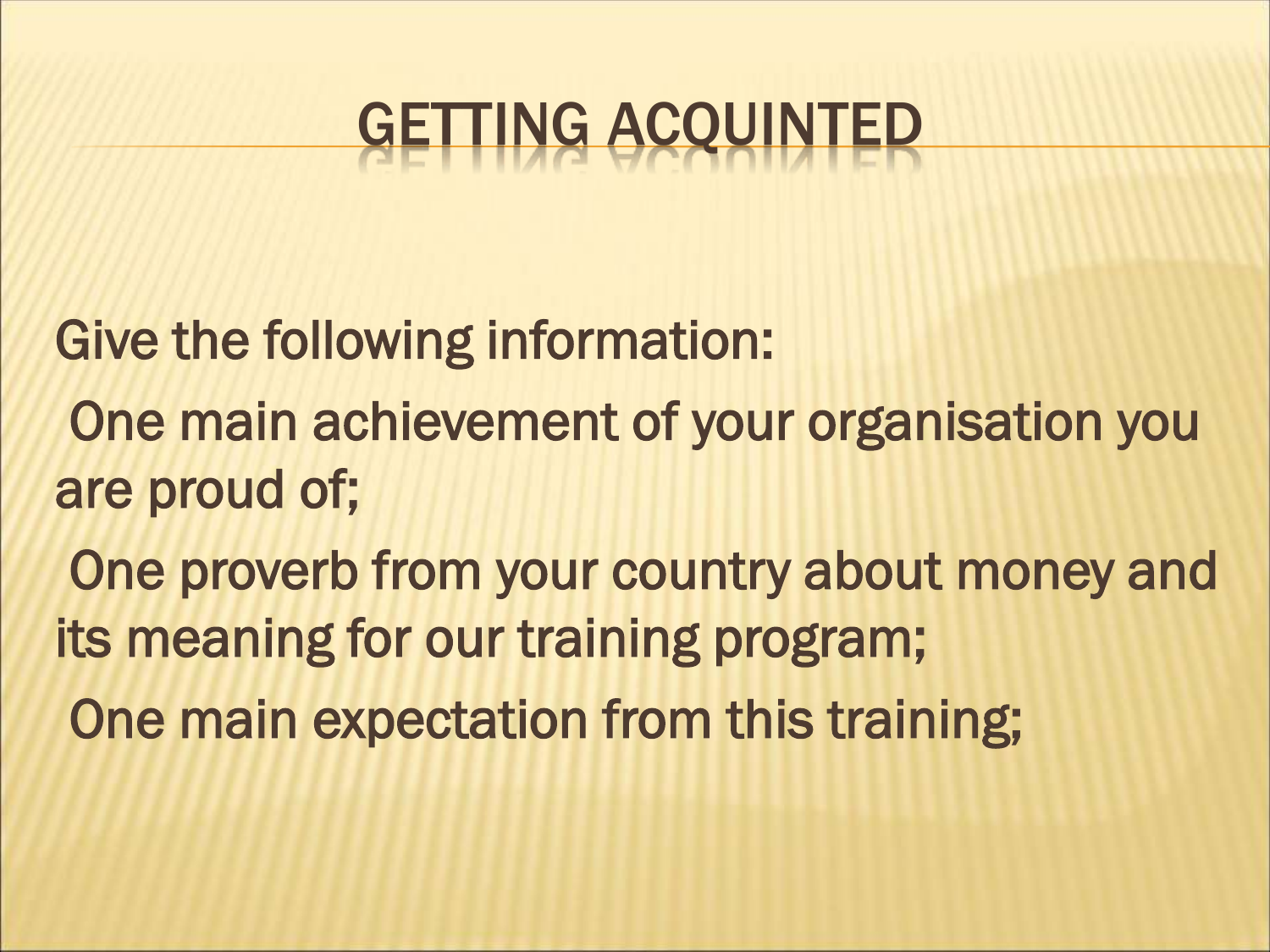## TRAINING OBJECTIVES

At the end of this training you will have:

Improved knowledge and skills in fundraising; Action plans for the elaboration of a strategic plan and a fundraising strategy for your organisation.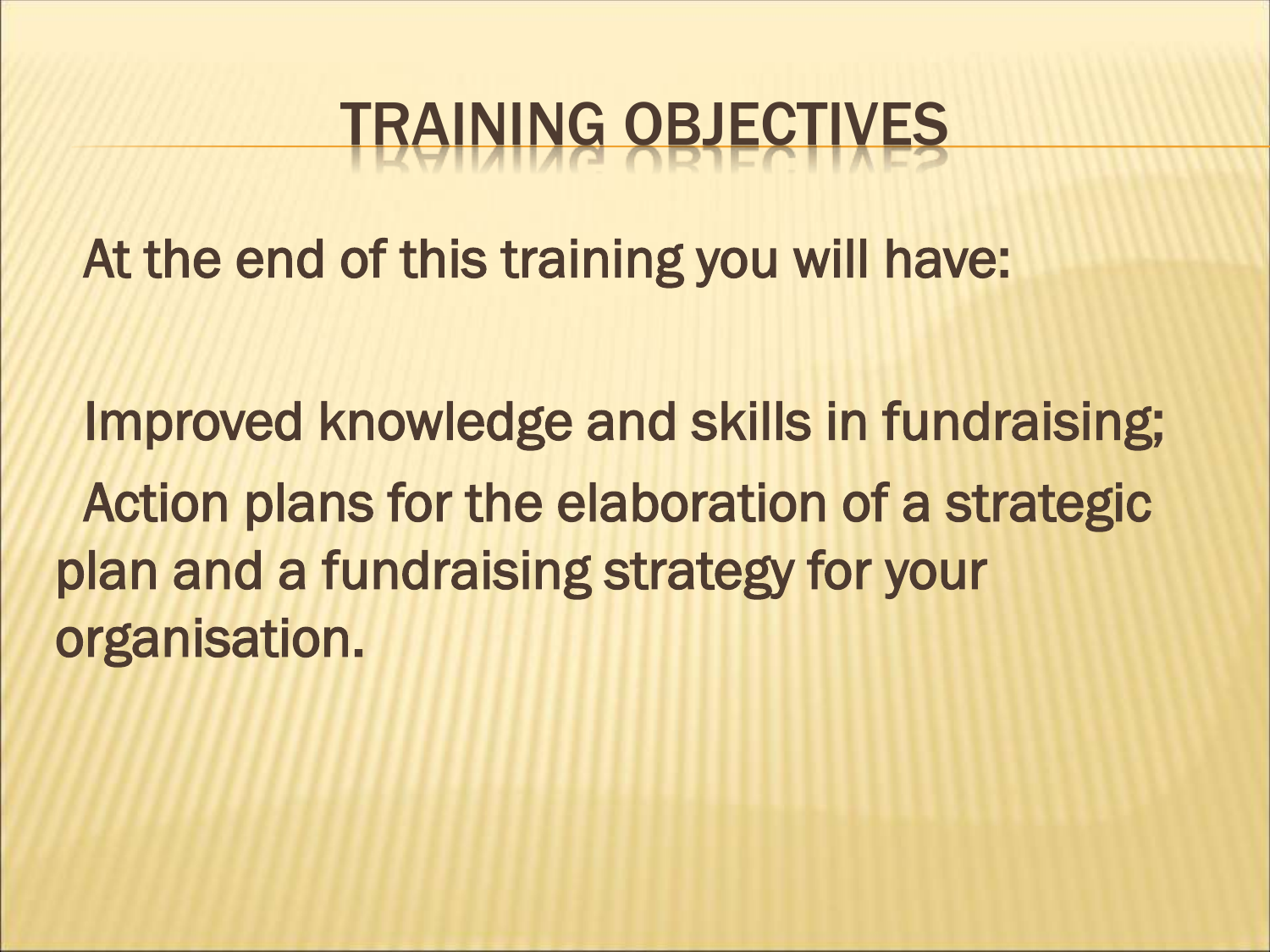## PROGRAM STRUCTURE

What is fundraising; Funding sources; Funding forms; Fundraising activities; Developing a fundraising strategy.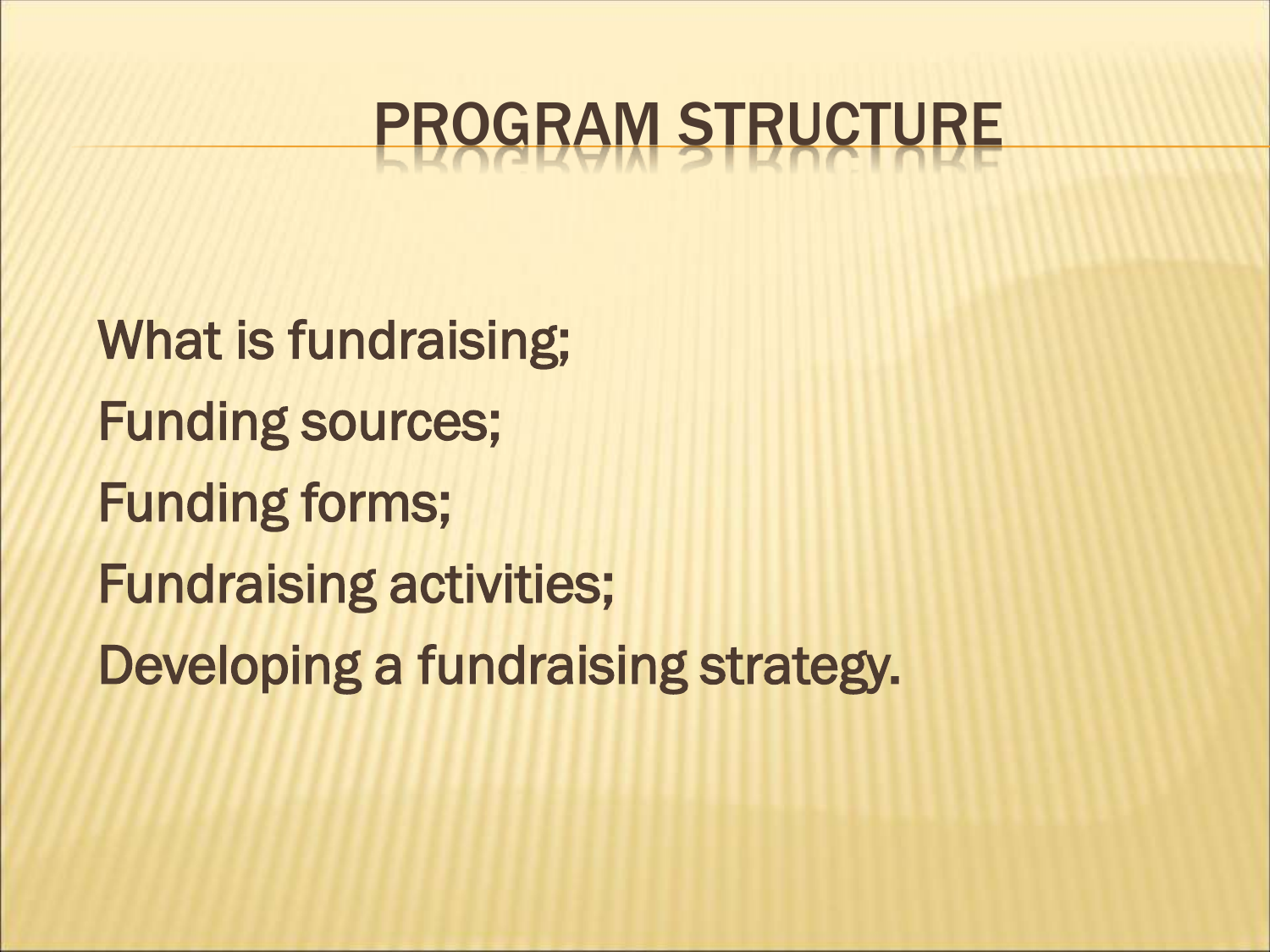## TRAINING APPROACH

If not new knowledge, a new light on the already known things. Learning by doing Learning from each other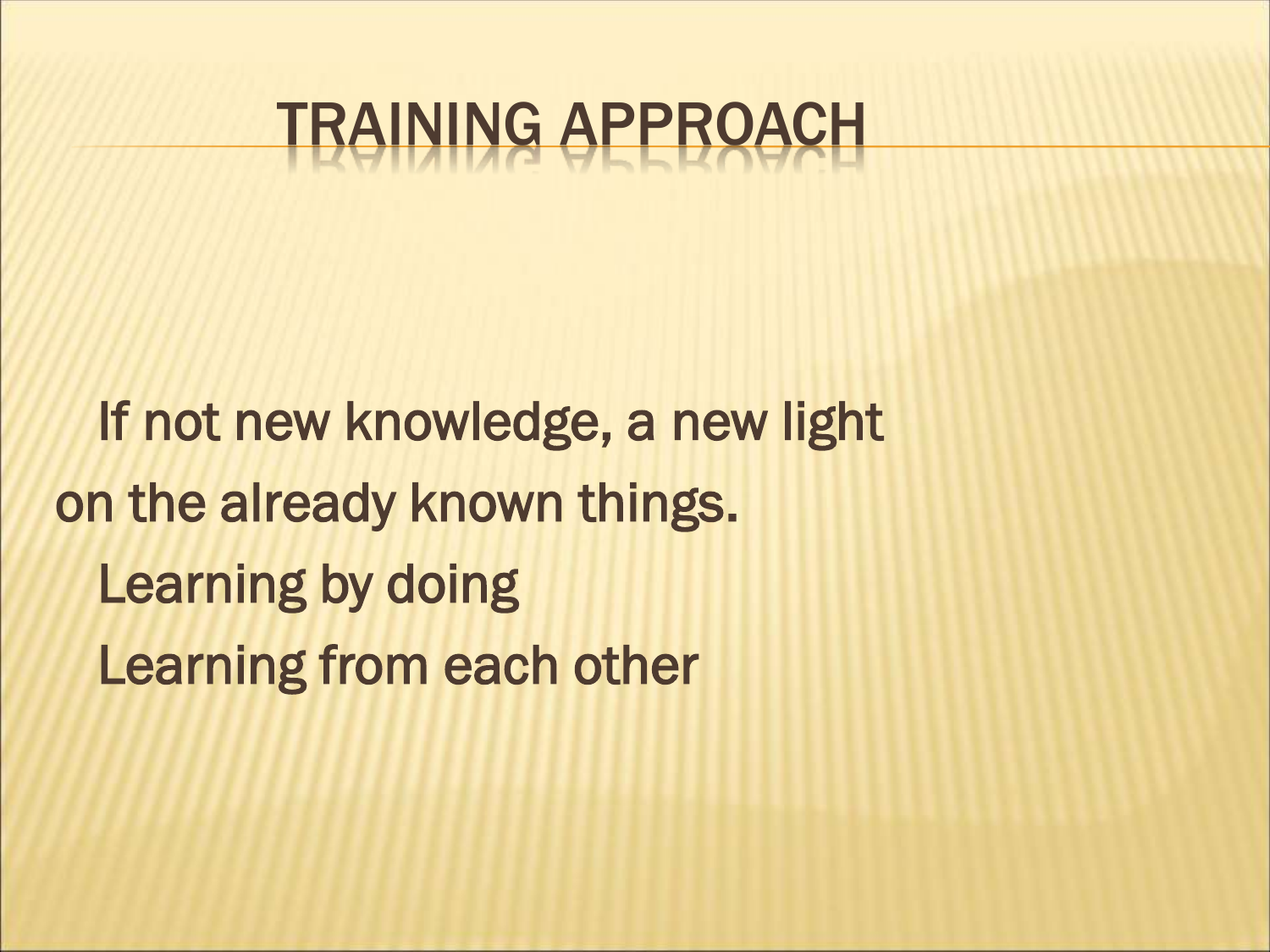## WHAT IS FUNDRAISING?

#### Fundraising is a

set of activities through which you access the necessary funds to ensure the flow of revenues To sustain your organisation's activities.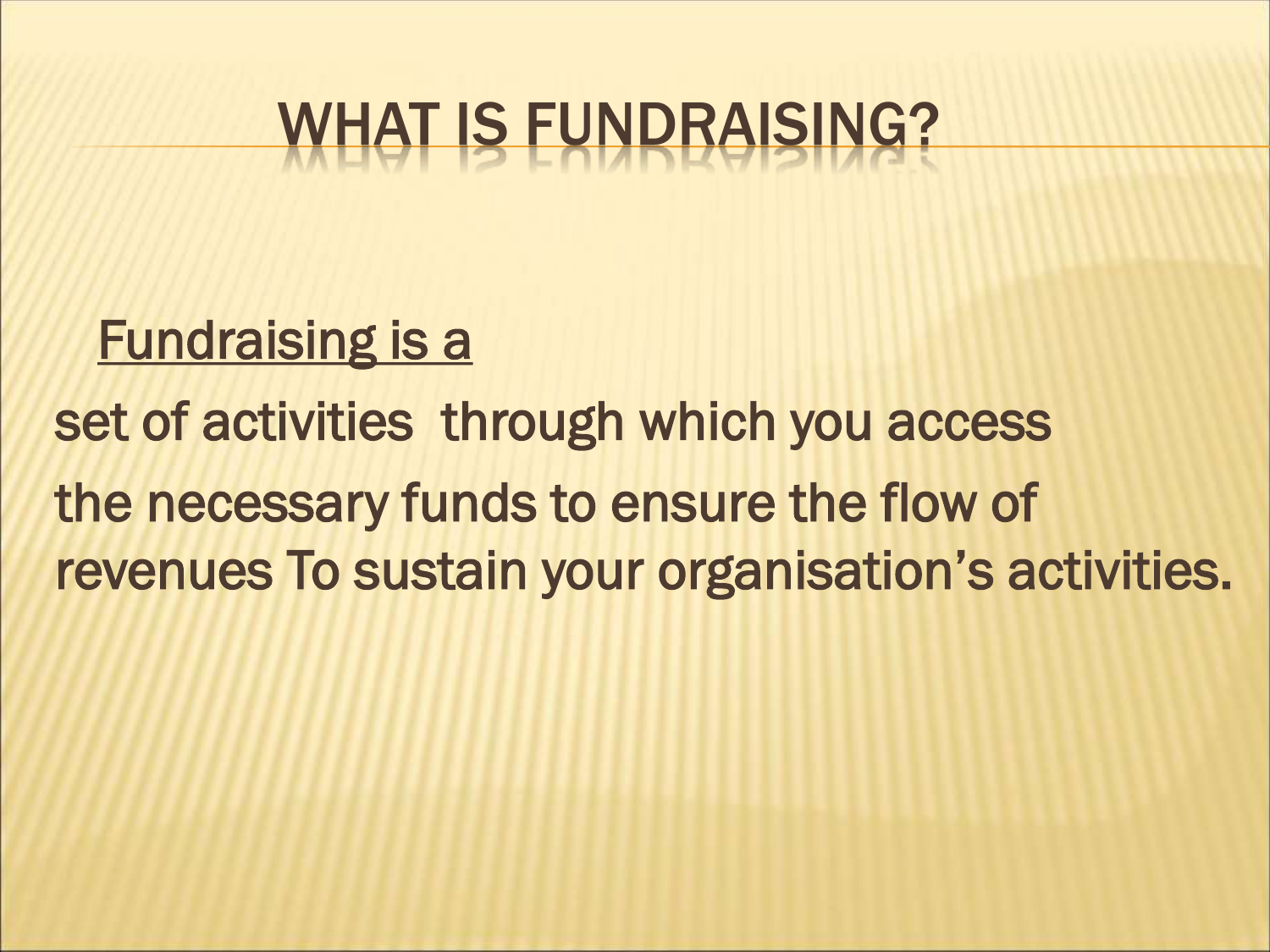# SUSTAINABLE FUNDING

Sustainable funding can be achieved only by gaining the trust of your potential or actual founders.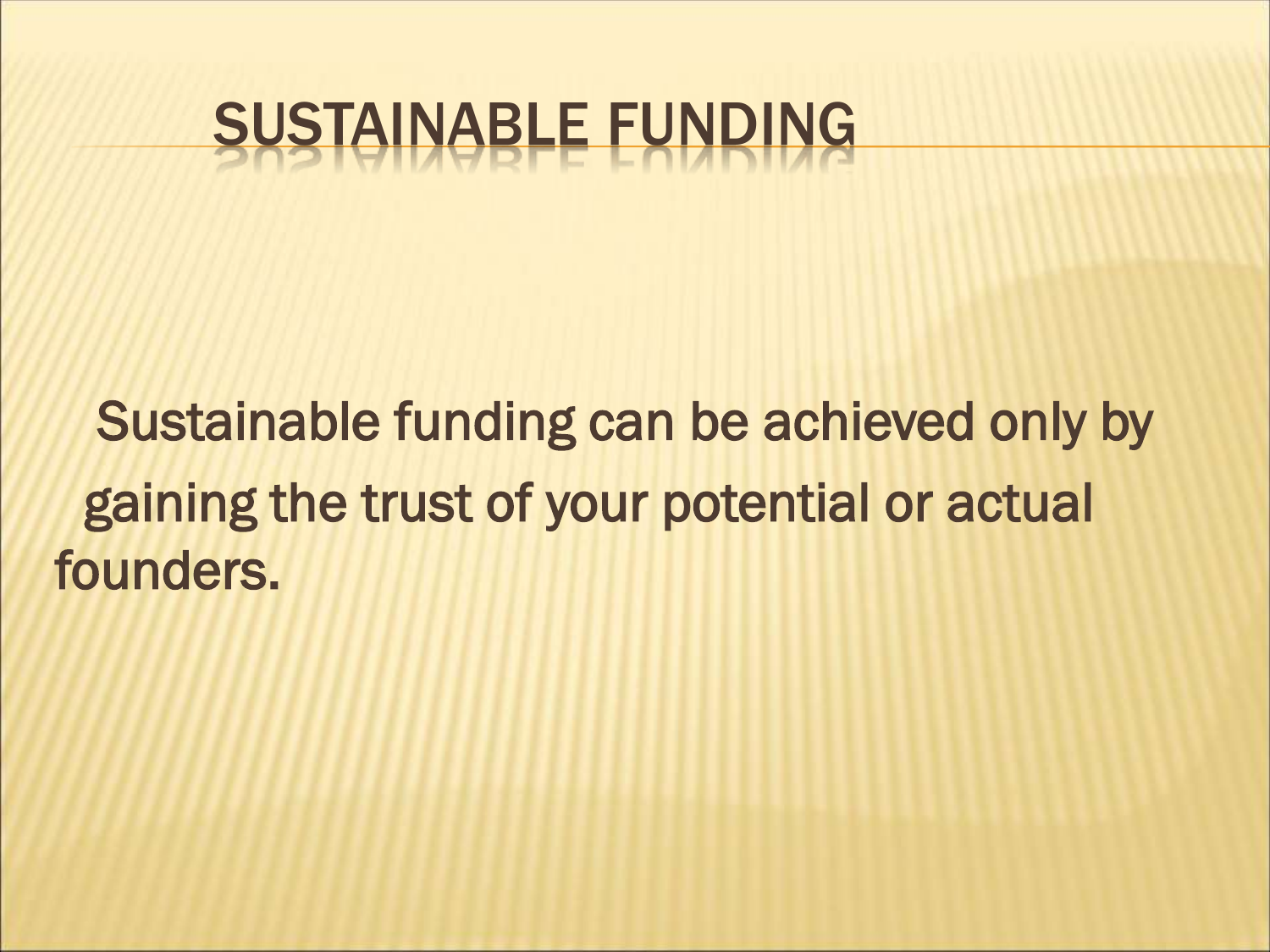

Imagine that your organisation is a person who asks for your support to implement some activities that you think are worth doing. To what kind of person will you be open to provide your support? (qualities, behaviour, attitudes)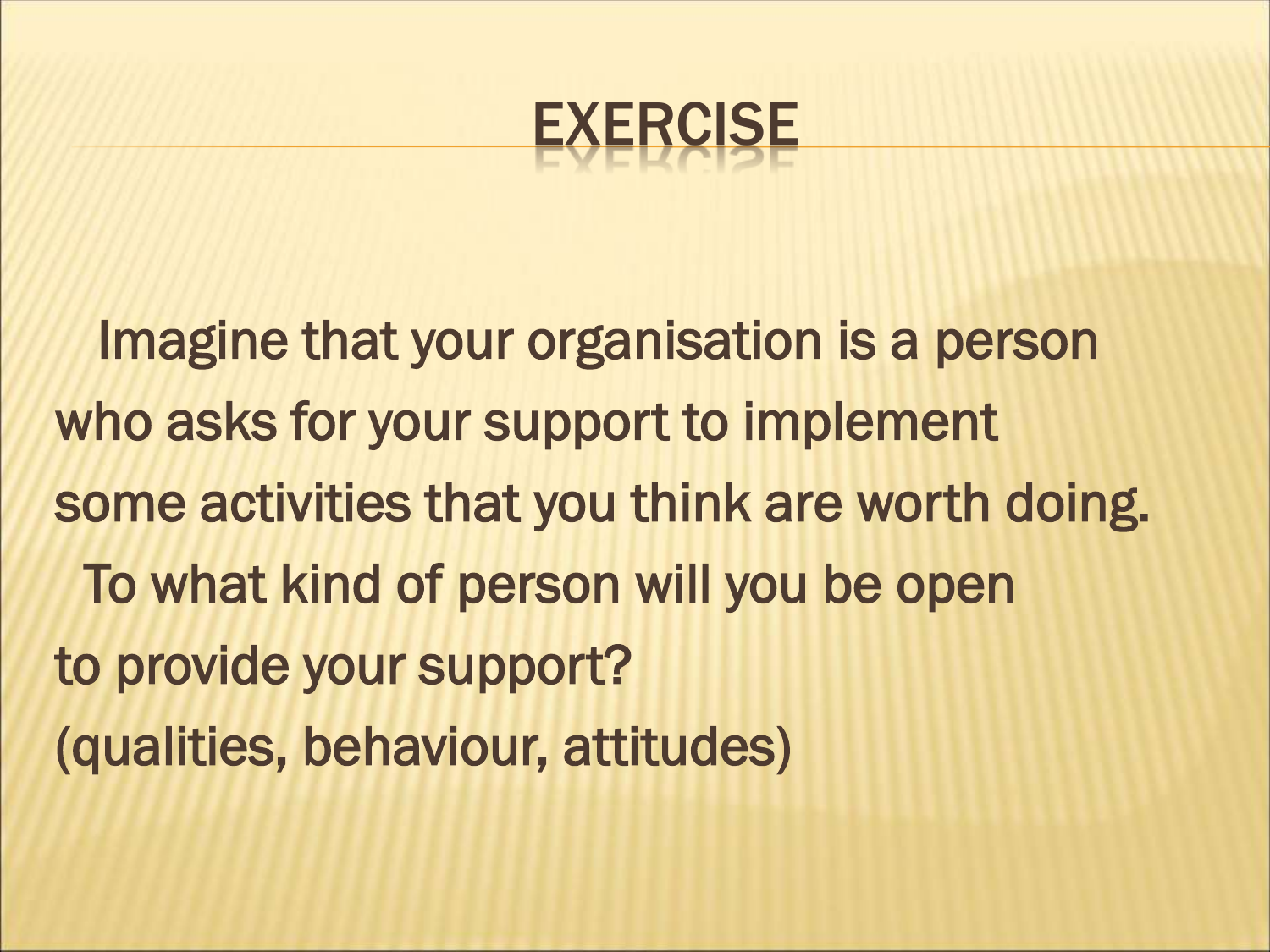## FUNDRAISING AND NGO

### NGO'S NEEDED CAPACITIES:

## **INTEGRITY** ACCOUNTABILITY **TRANSPARENCY** PROFESSIONAL AND MANAGERIAL CAPACITY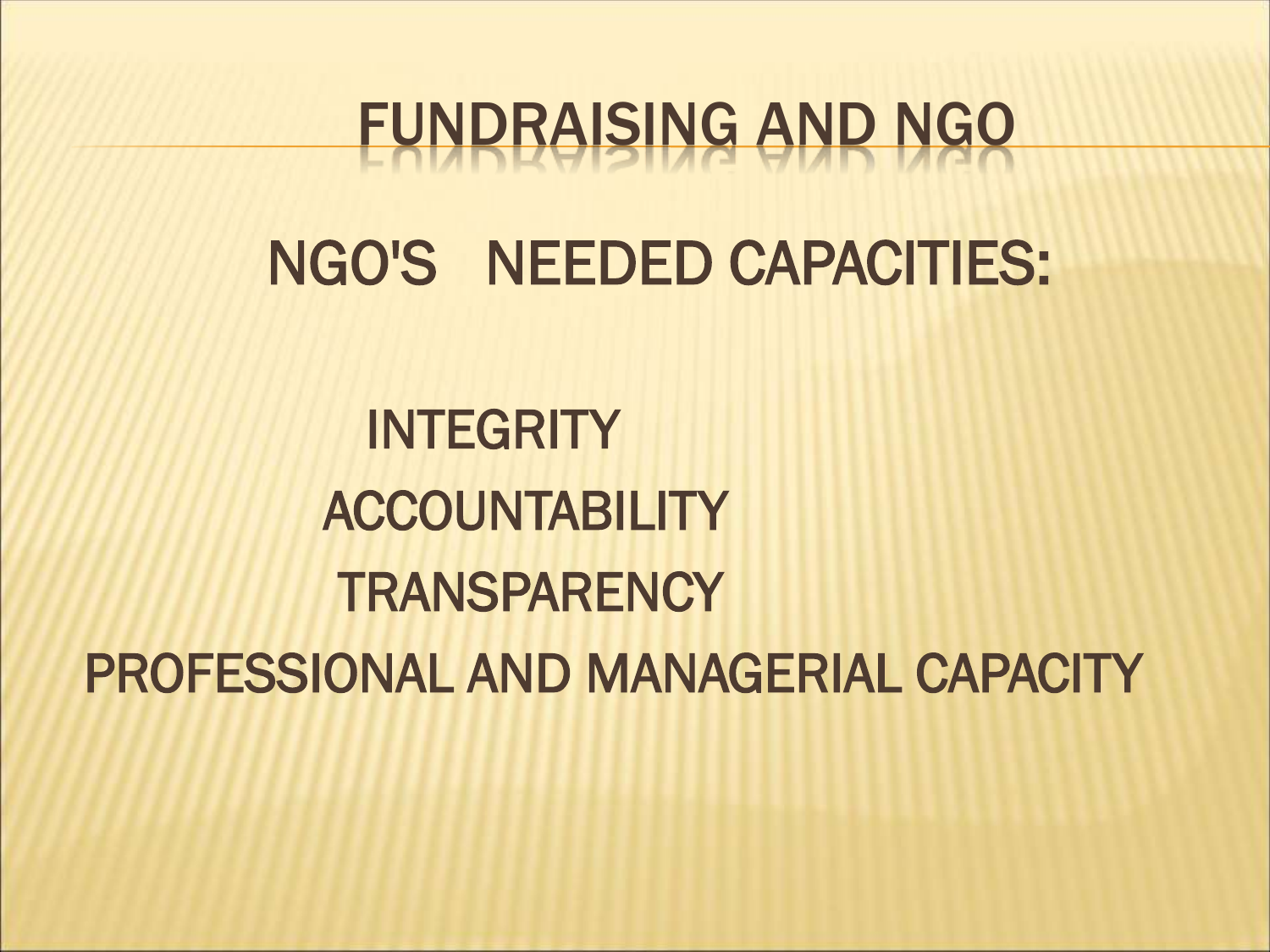## ACCOUNTABILITY

Being responsible to someone for actions taken by explaining, clarifying and justifying the actions.

It implies that someone has a right to know and hold your organisation to account and that your organisation has a duty to explain and account for its actions.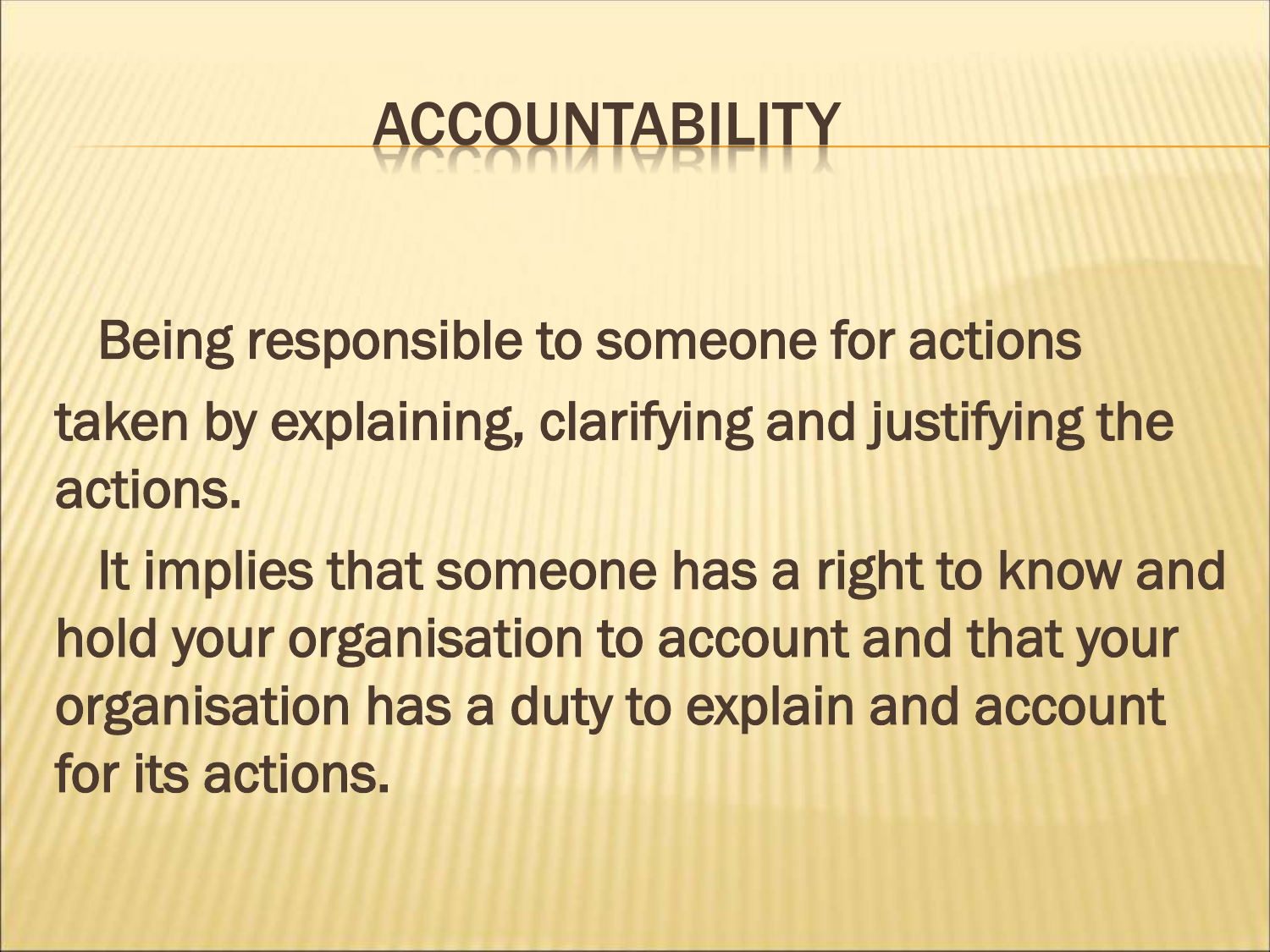## INTEGRITY

Walk your talk; Keep your promise and honour your word; If that is not possible, say when it will be and how the impact will be solved.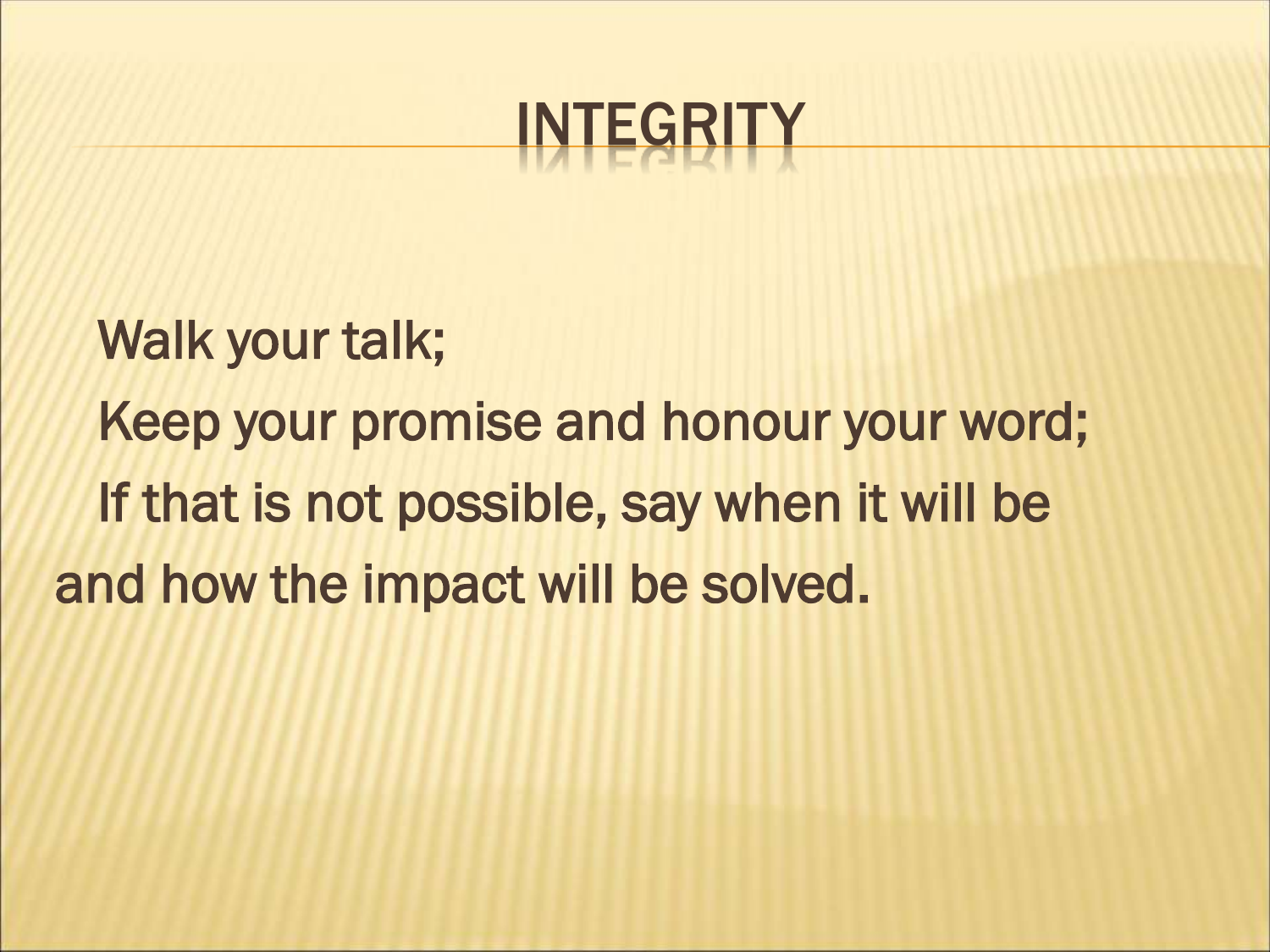

Being easily understood; Being open, frank and honest in all communications, transactions and operations; Accountability and transparency go hand-inhand.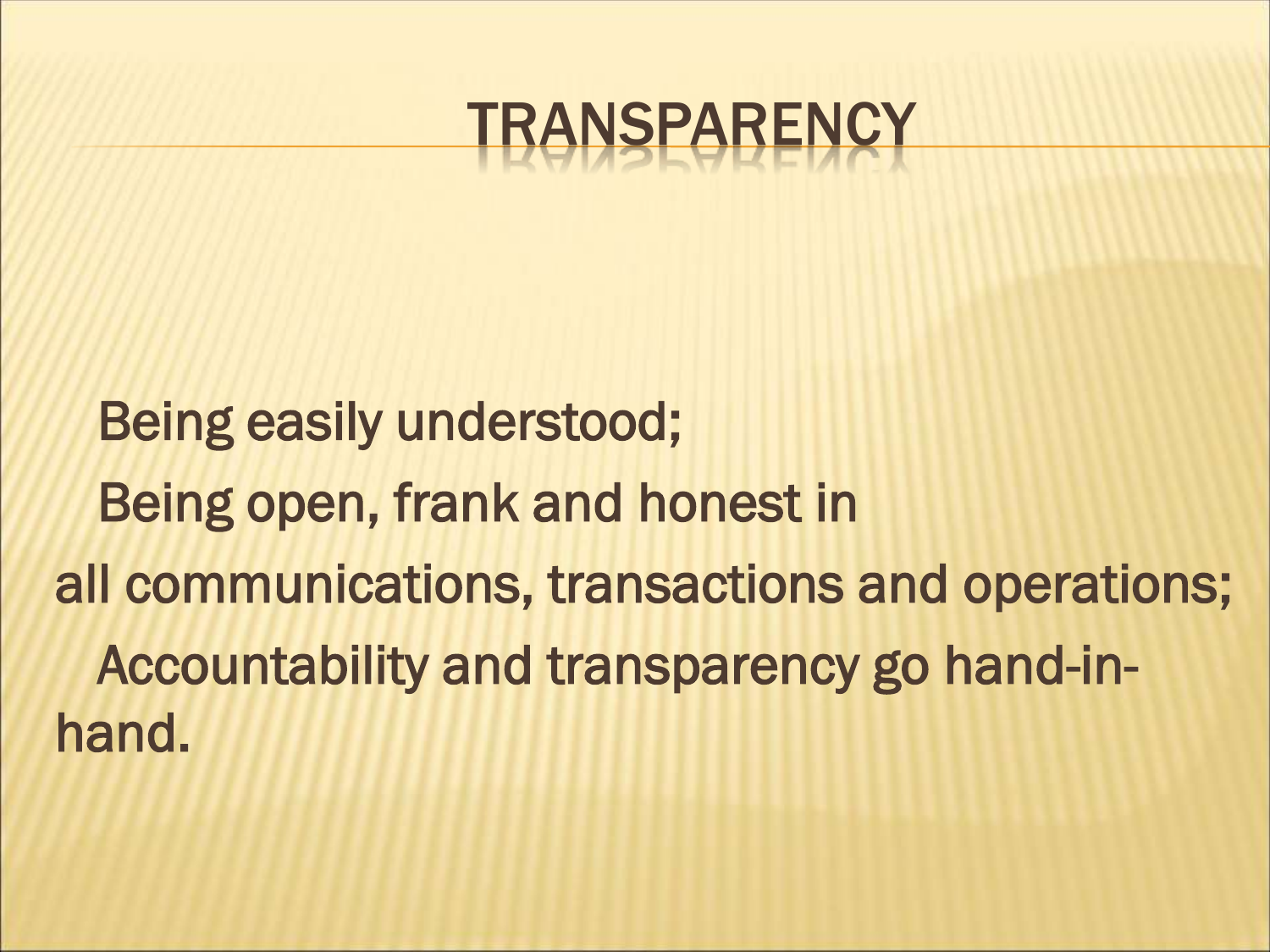### PROFESSIONAL AND MANAGERIAL CAPACITY

Being effective: Doing the right things

Being efficient: Doing the things right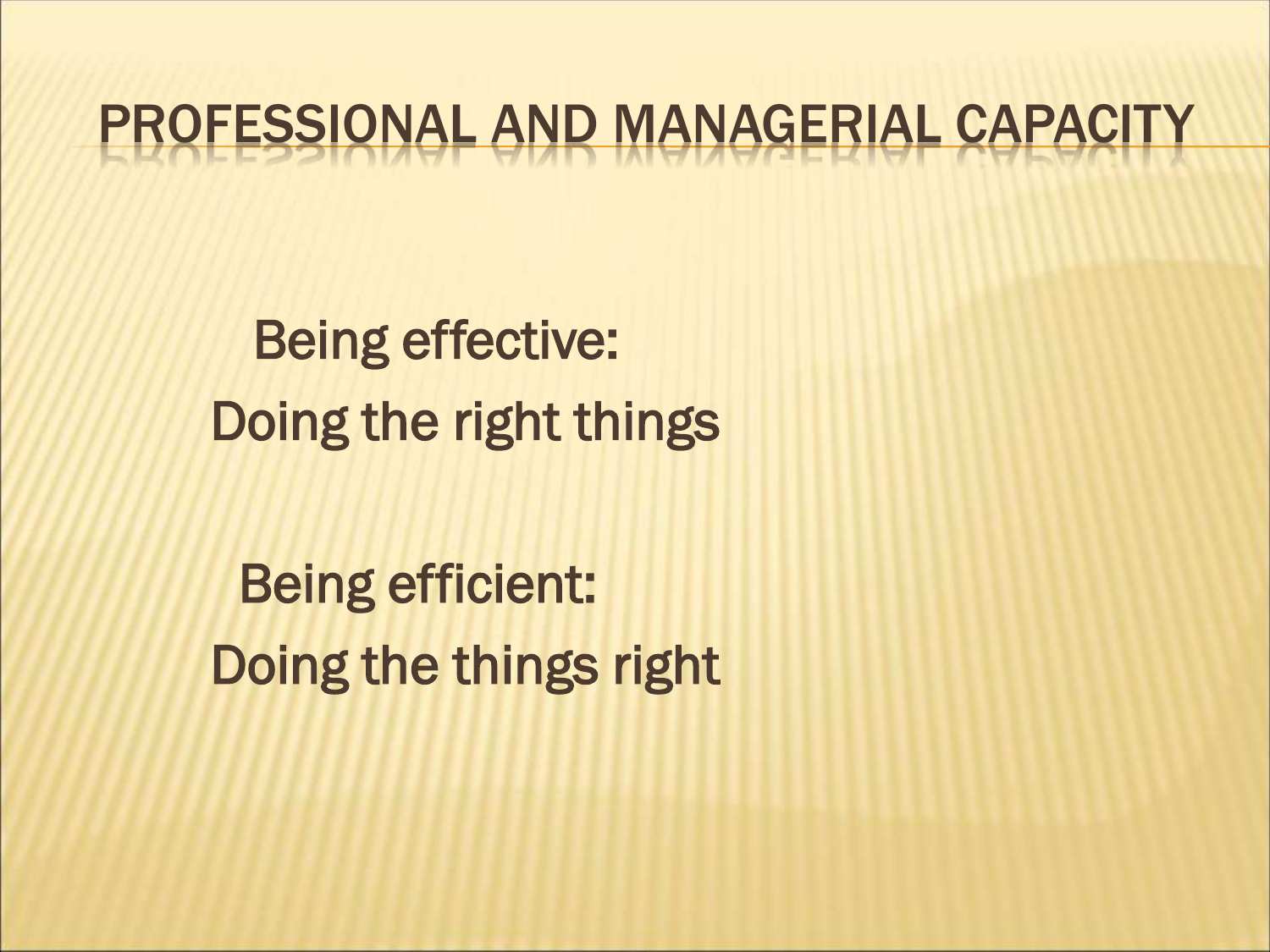## TWO TYPES OF FUNDING

INDIVIDUALS **ORGANISATIONS** Non-profit **Private** Public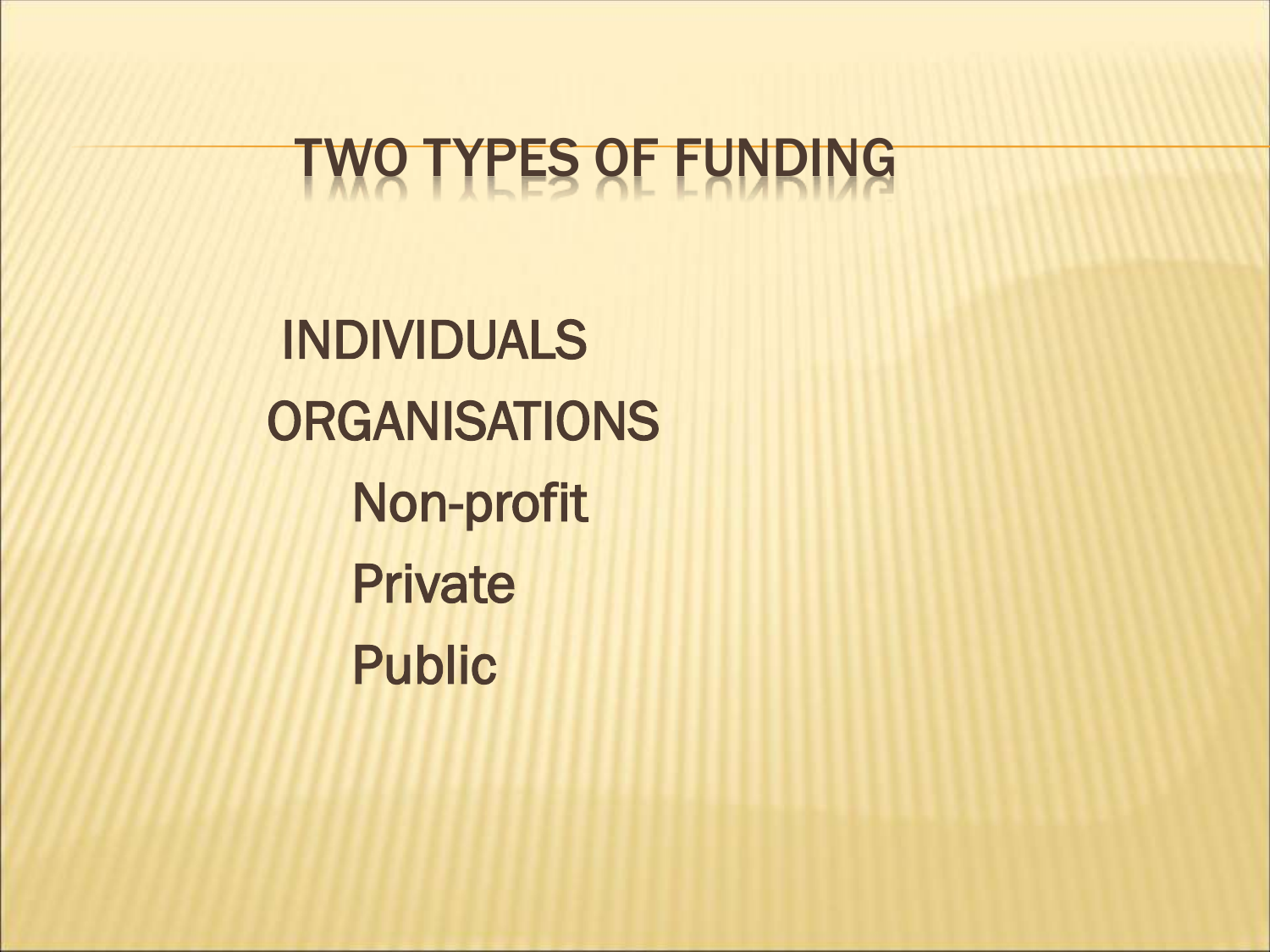# WHO ARE YOUR CLIENTS?

Individuals or organisations who can influence your activities/services and to whom you report, being accountable for what you deliver and how you deliver it.

Both groups' members are your clients.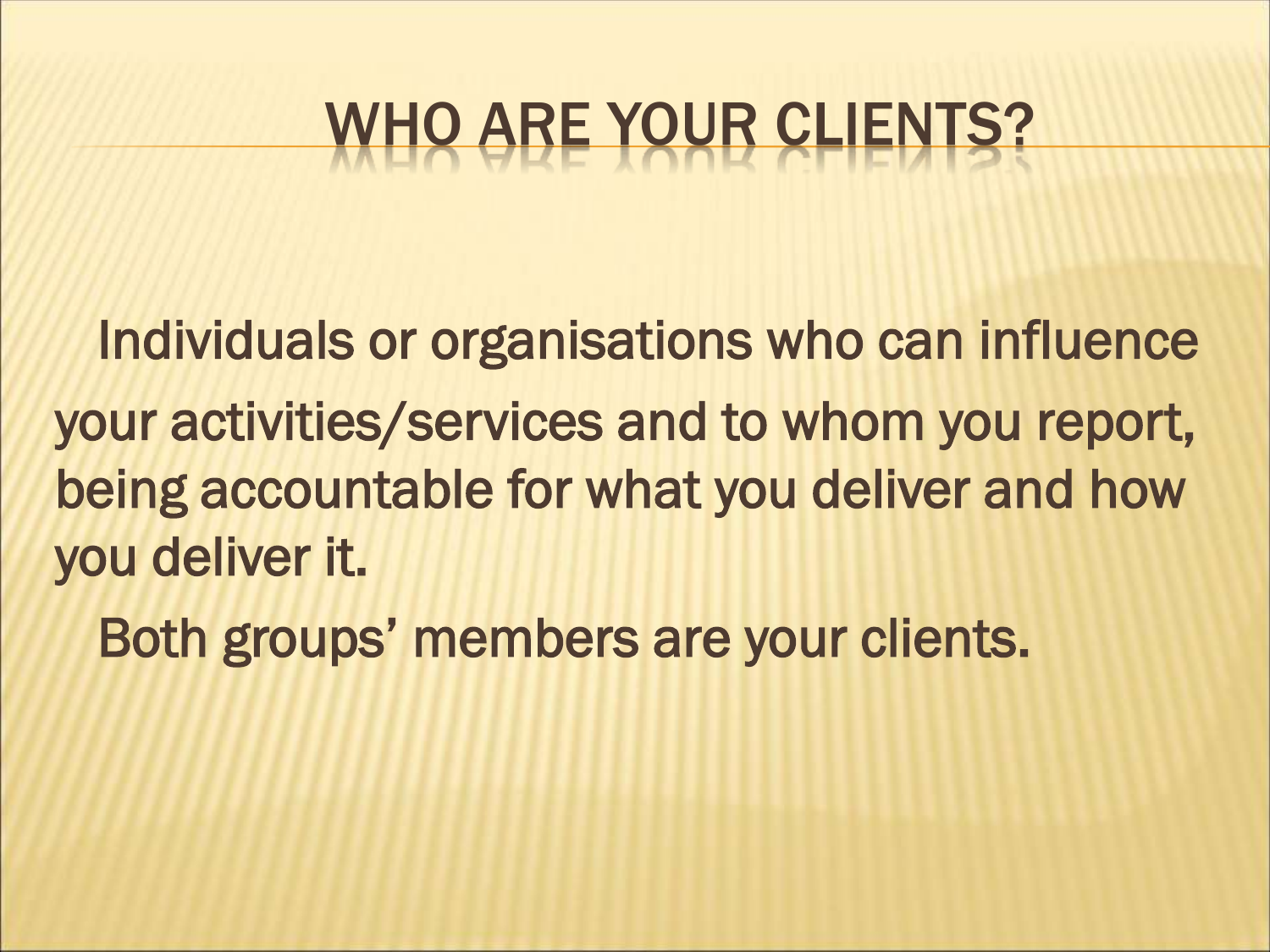

## Complete the table: Who are the individuals or organisations that are your funding sources? What motivates them to offer you support/funds?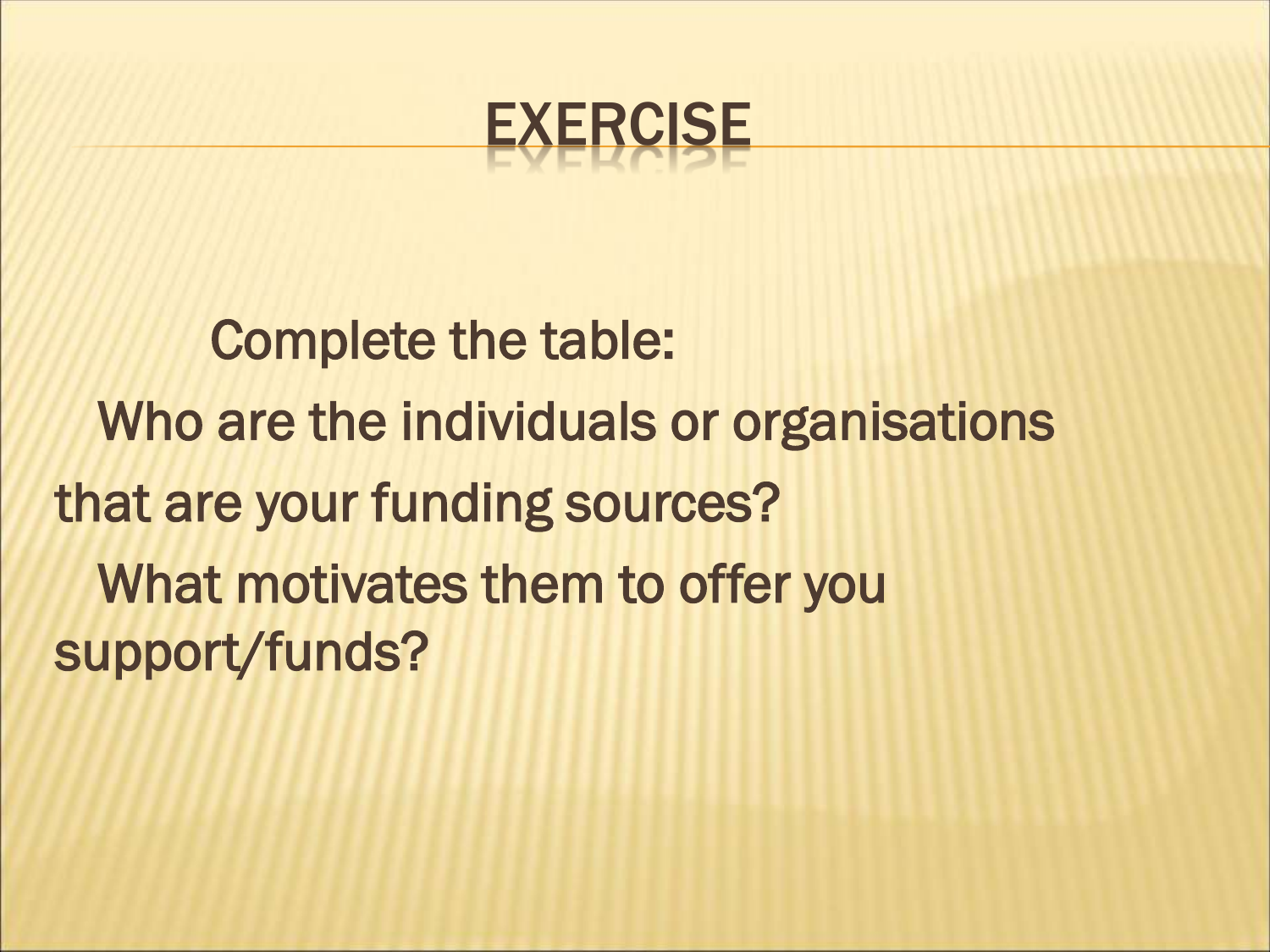# MOTIVATIONS TO GIVE

People give to people; Foundations give to fulfil their mission; Corporations give to have a return on their investment;

Public institutions give to implement their public policies.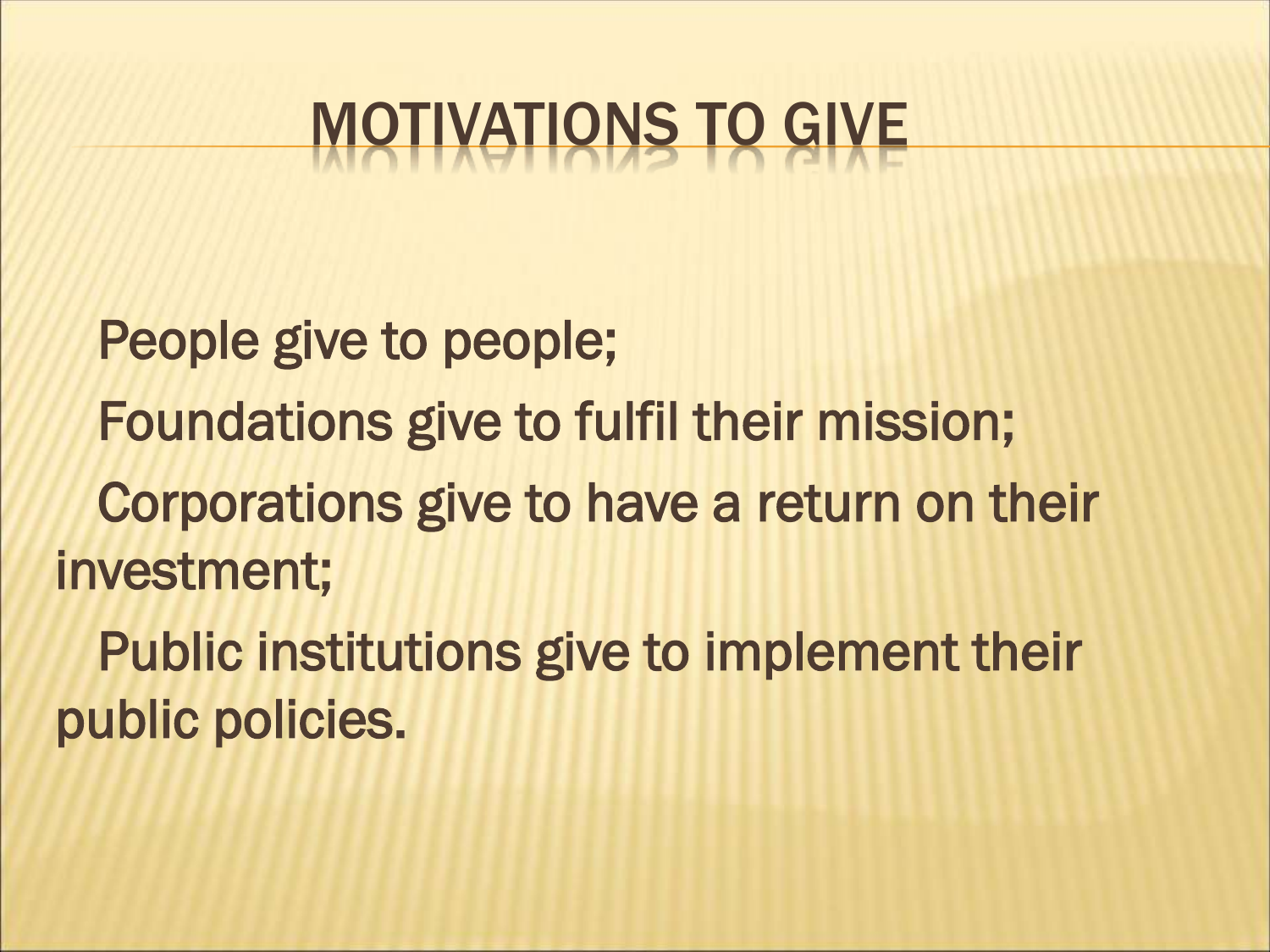## FUNDING FORMS

Donations/gifts **Grants** Fees for services/products Membership fees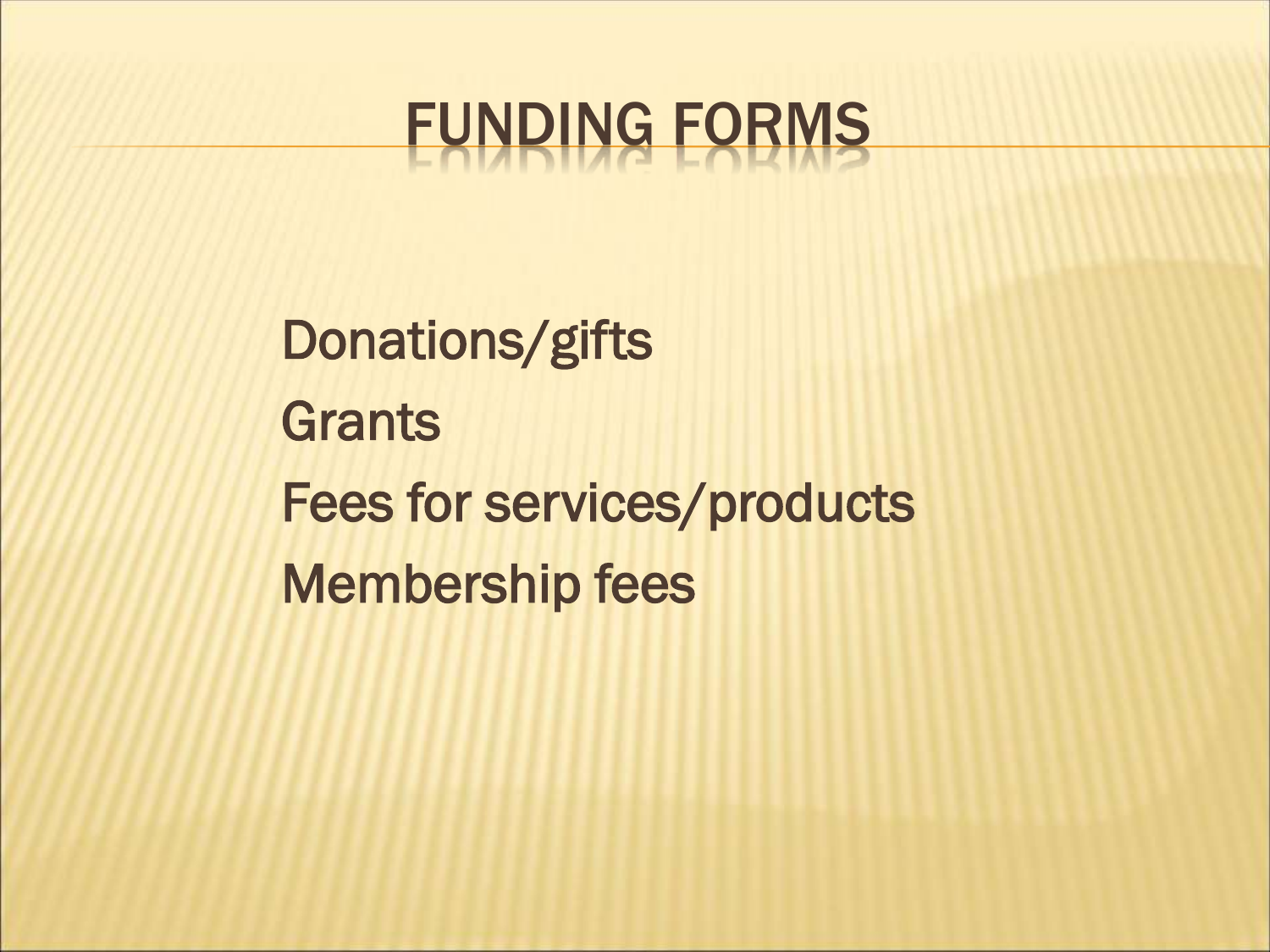

Teaching each other Divide into small groups In each group a participant with experience in one type of funding form will make a short presentation for the rest. Each group will prepare together a presentation

for the other groups and will teach them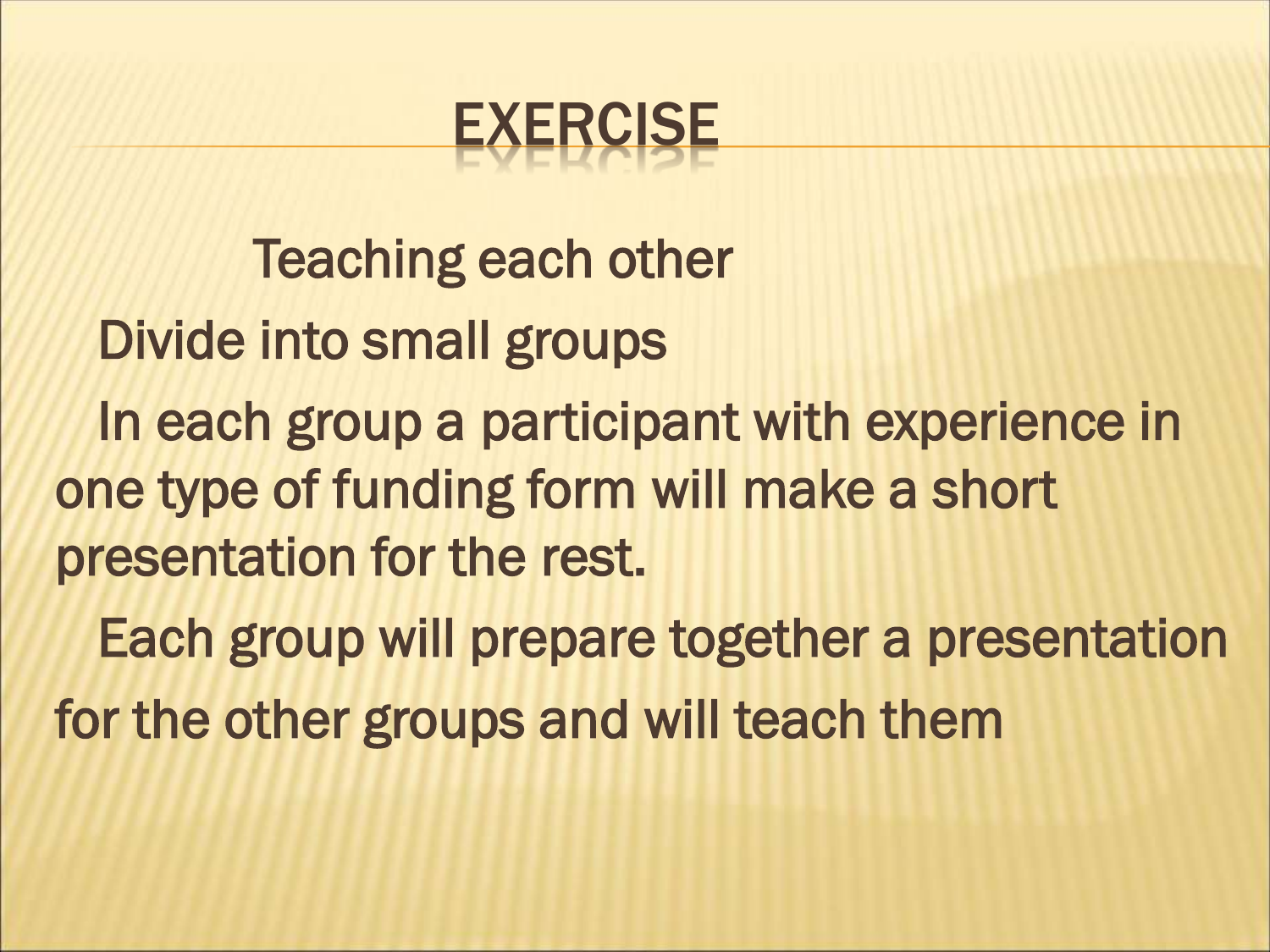# PROFIT AND NON-PROFIT SOURCES

| <b>Traditional non-profit</b>                                                       | Non-profit with income<br>generating policies and<br>practices | Social enterprise | Socially responsible<br>business                              | <b>Corporations practicing social</b><br>responsibility | <b>Traditional for profit</b> |
|-------------------------------------------------------------------------------------|----------------------------------------------------------------|-------------------|---------------------------------------------------------------|---------------------------------------------------------|-------------------------------|
| <b>Mission motives</b><br>Income reinvested in social programs or operational costs |                                                                |                   | Profit-making motives<br>Profit redistributed to shareholders |                                                         |                               |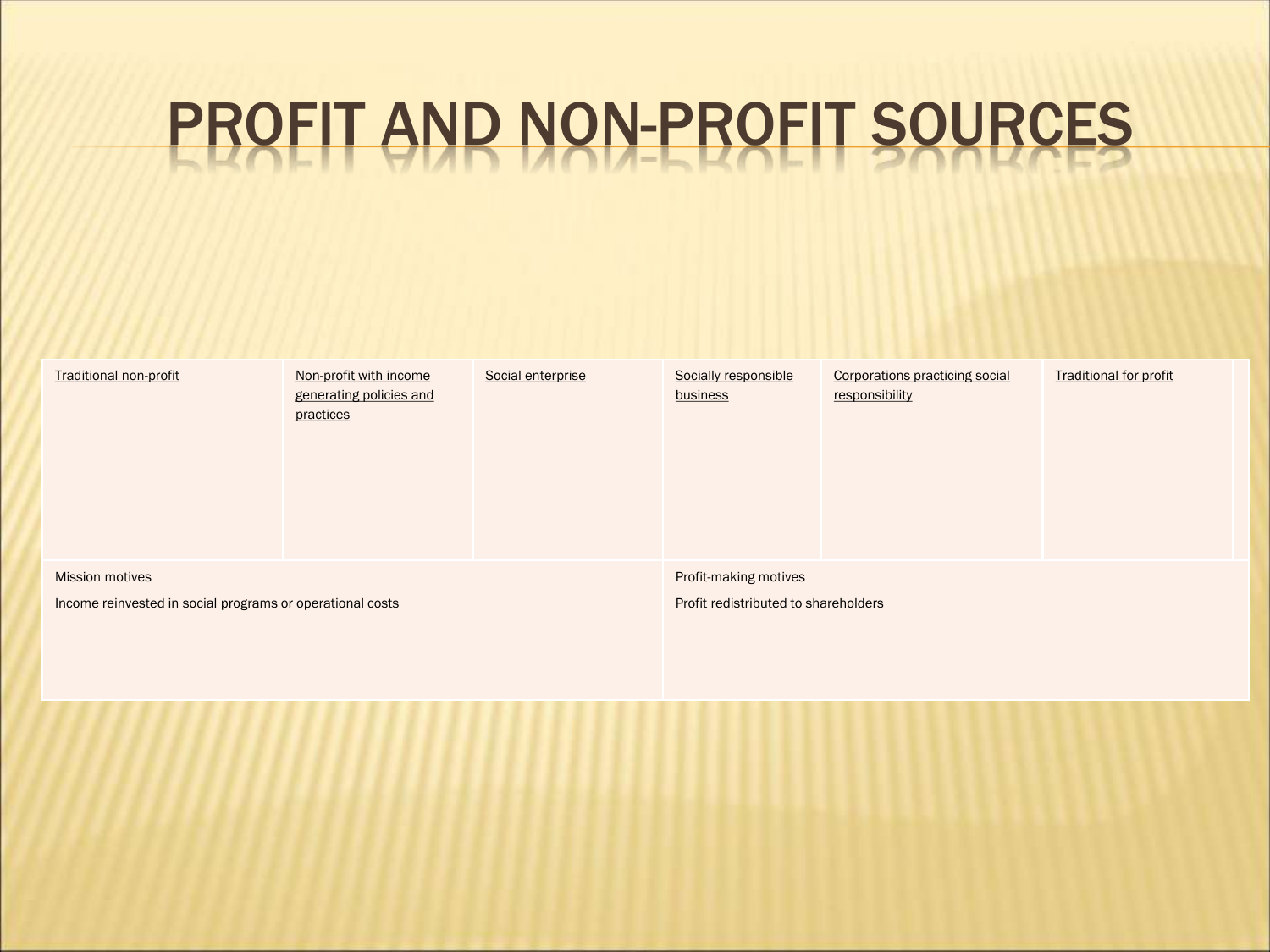# SOCIAL ENTERPRISE

### SOCIAL ENTERPRISE

Social enterprises are social mission-driven organisations which apply market-based strategies to achieve their mission. SOCIAL ENTERPRISES Non-profits that use business models to pursue

their mission.

For-profits whose primary purposes are social.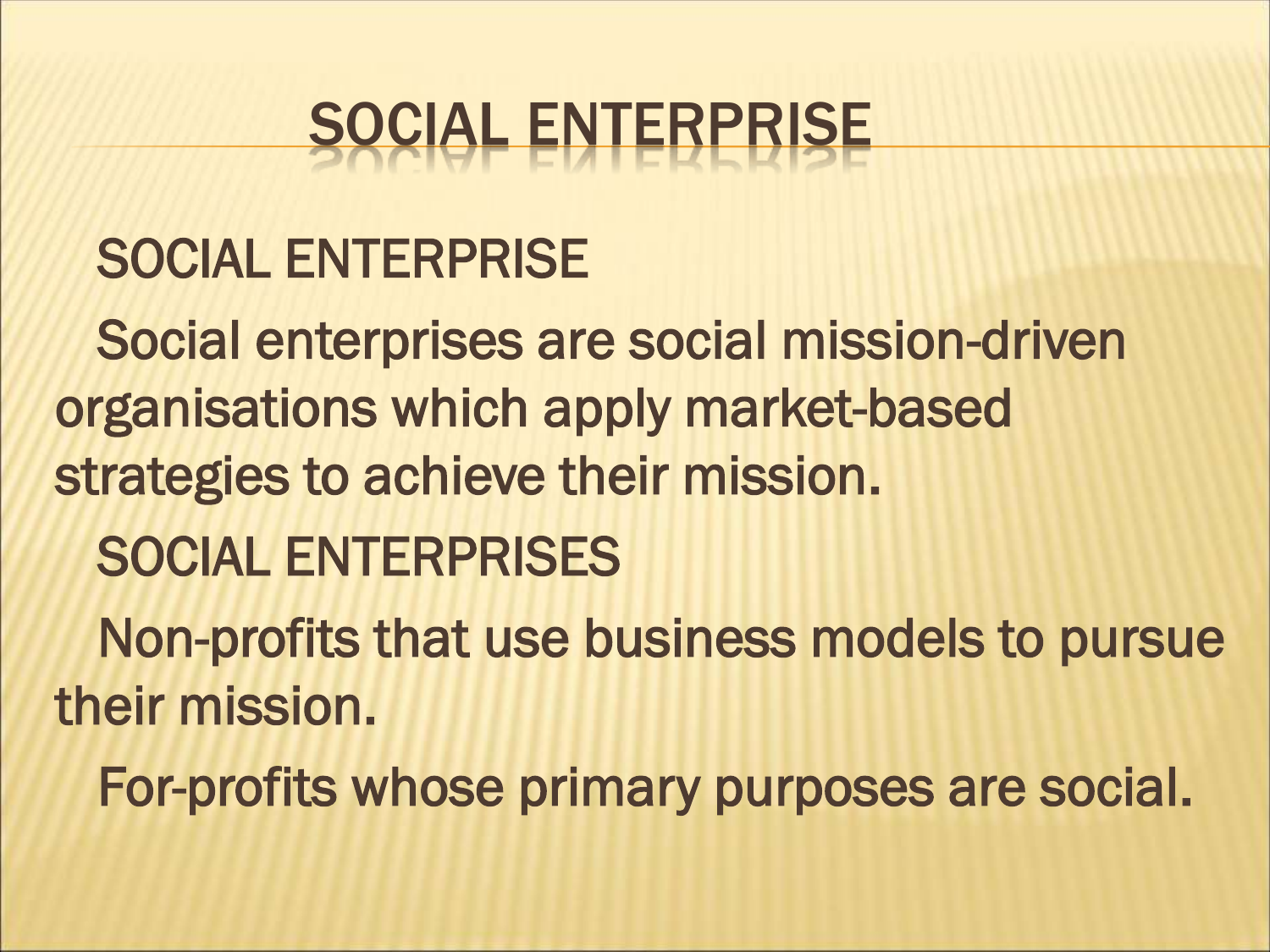#### BASIC RESEARCH FINDINGS ABOUT NGO'S ACTIVITIES

Activities are closely aligned with NGO's missions;

Net income is not the only measure of success;

In the early stage, economic activities are capitalised with internal funding and grants.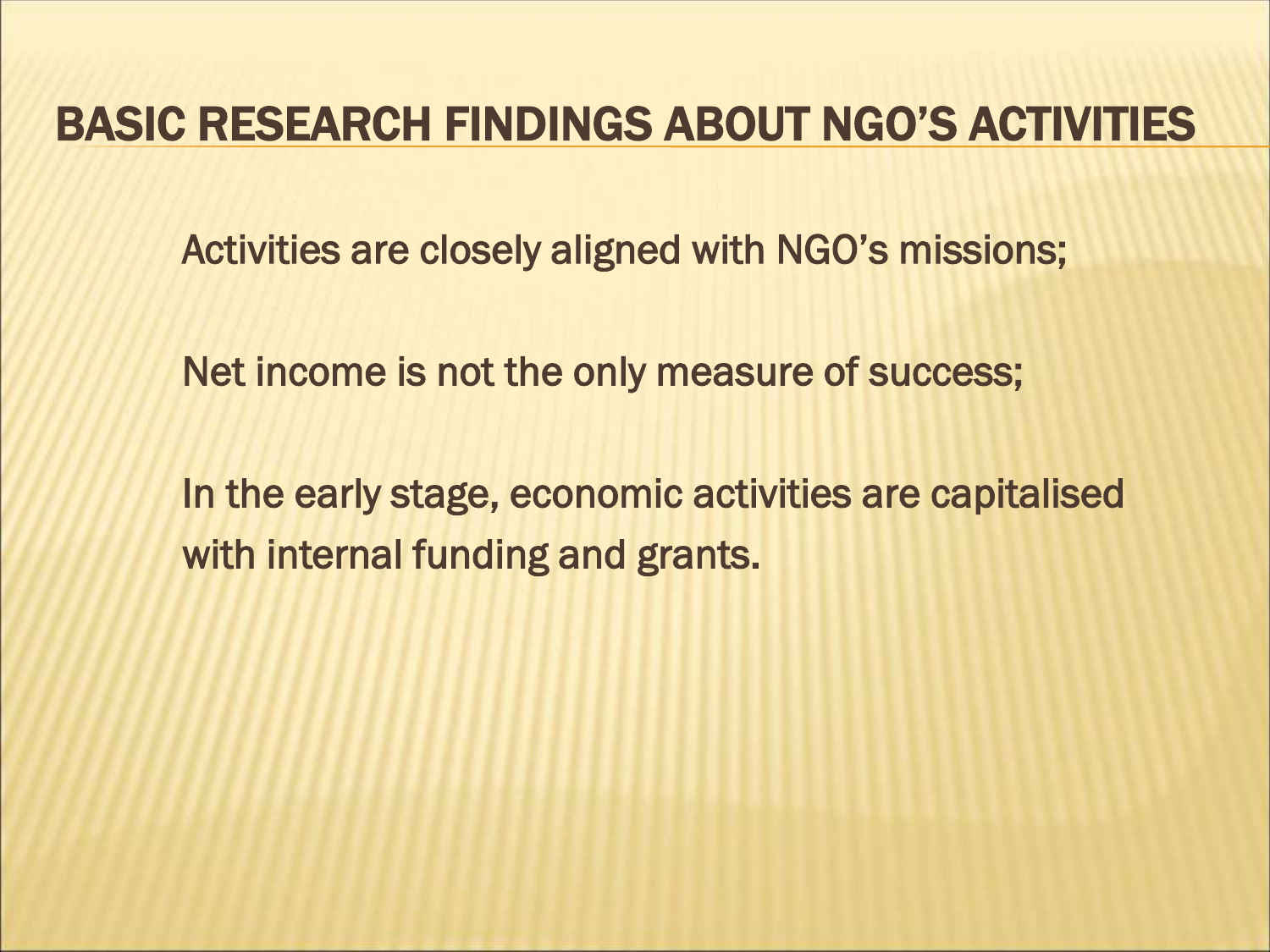# FUNDRAISING ACTIVITIES

1. Knowing your prospect 2. Knowing what you want 3. Communicating your request 4. Build the relationship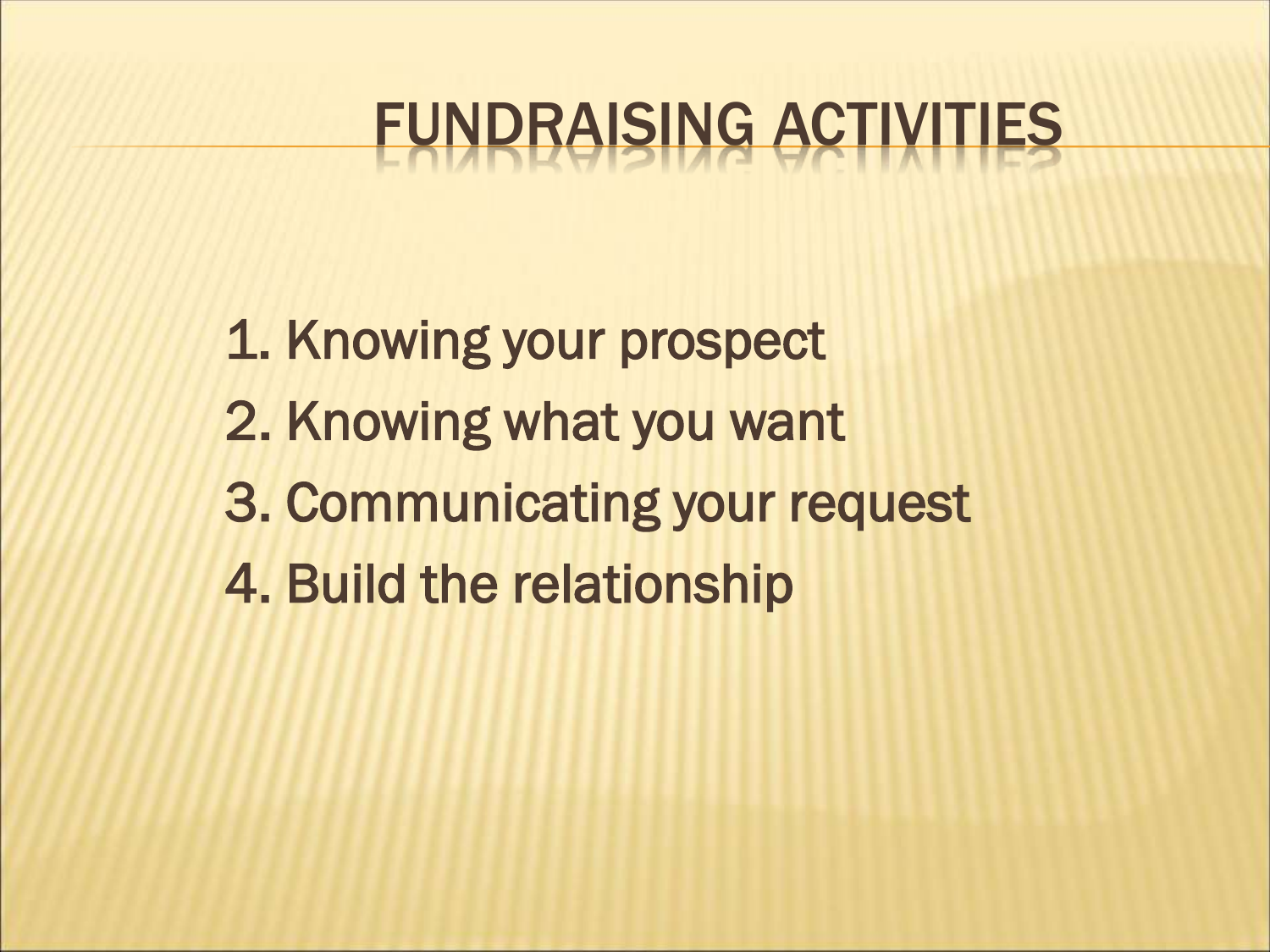## KNOWING YOUR DONORS

Who they are? What they need and want? How they may give? Why they may give?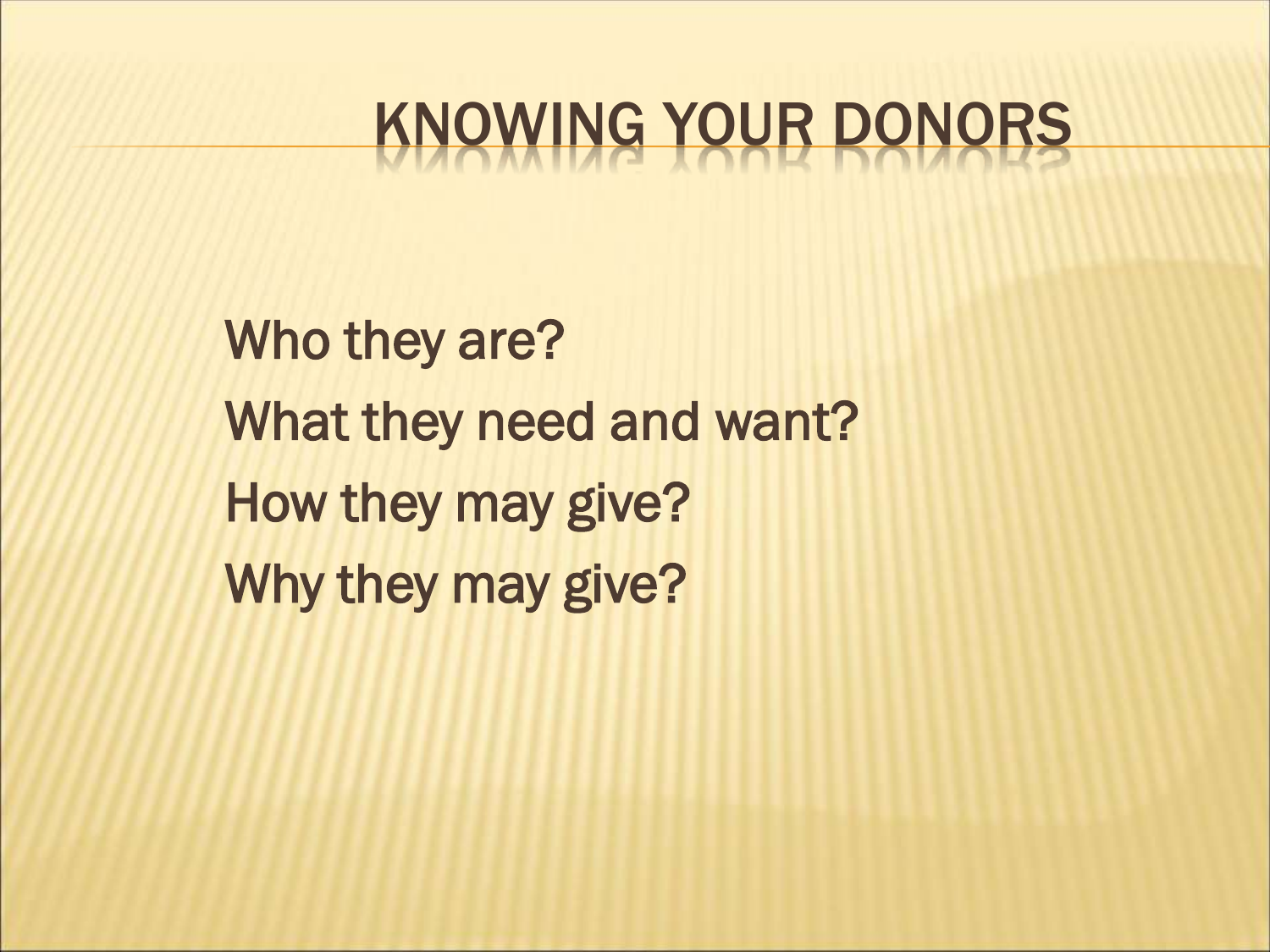

Identify for your organisation: most important donors: what type of funding source they belong to? where do you place them on the donors' pyramid?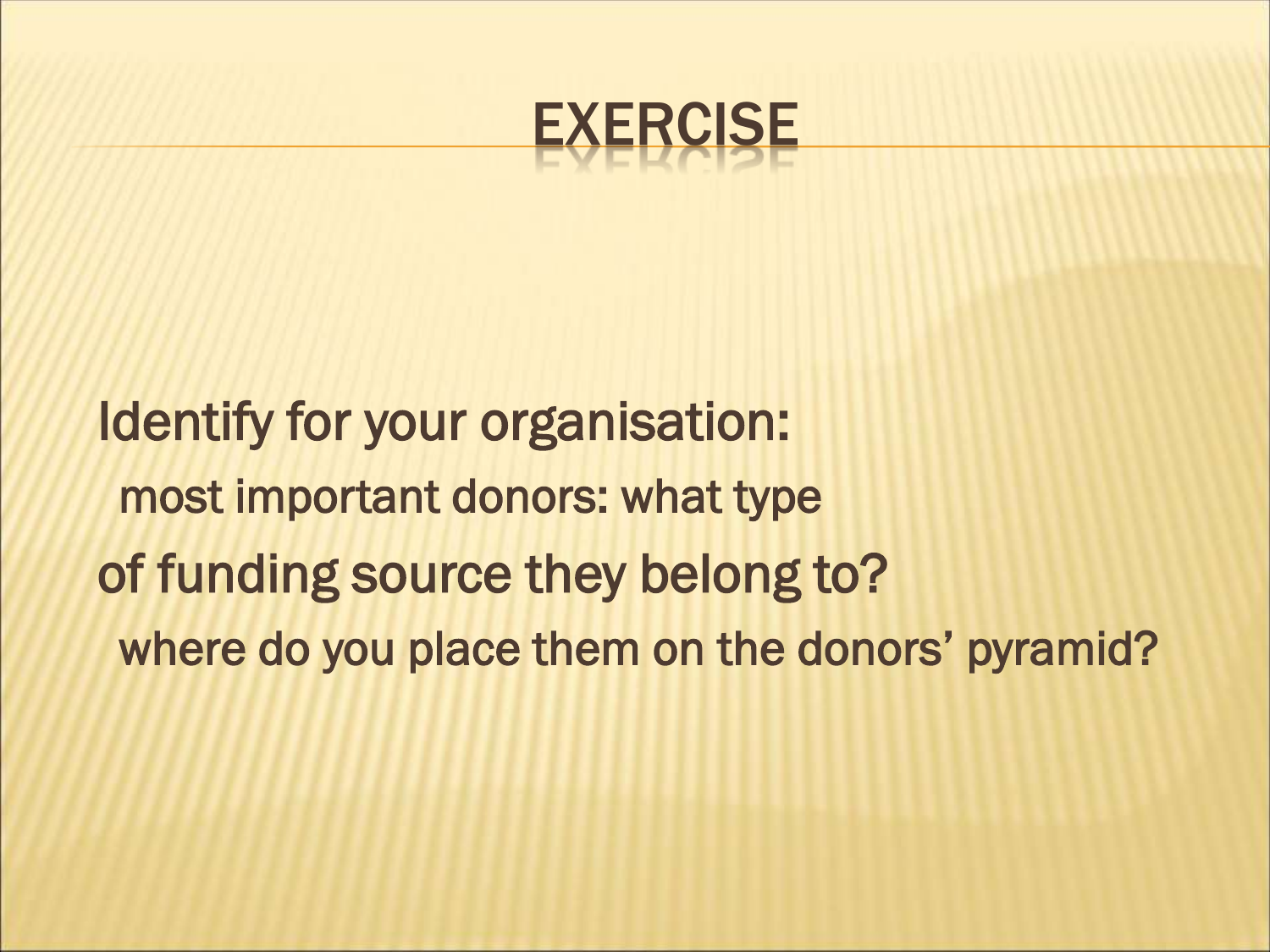#### TWO STRATEGIES FOR FINANCIAL SUSTAINABILITY

#### Diversity of donors

#### Loyalty of few main donors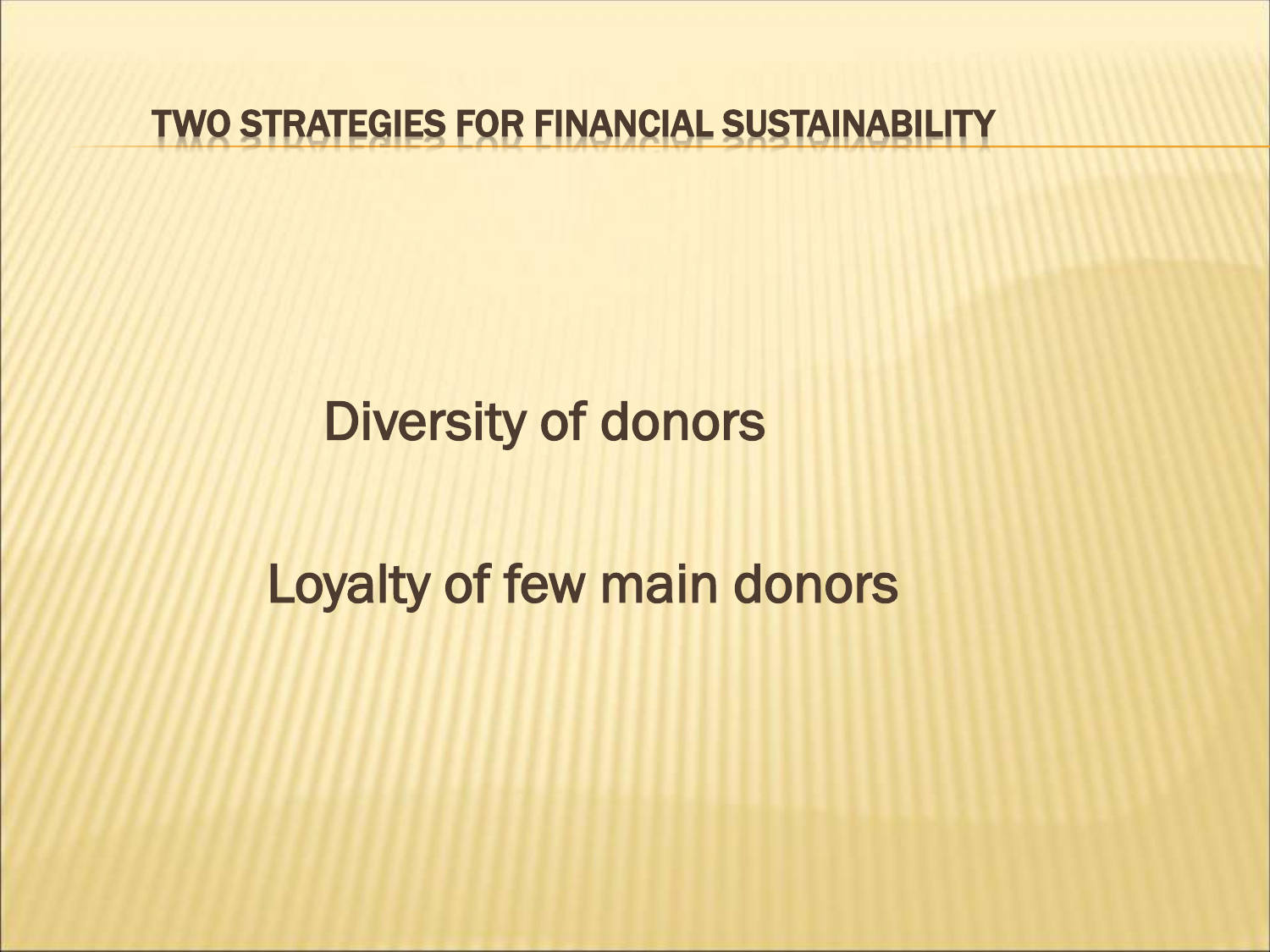

You have the opportunity to meet with a donor

who wants to support NGOs improve their skills in building their financial sustainability.

Donor will support the best plan for raising funds of one NGO's partnership working in the same field.

You have 10 minutes to present your plan in front of the donor's evaluations team.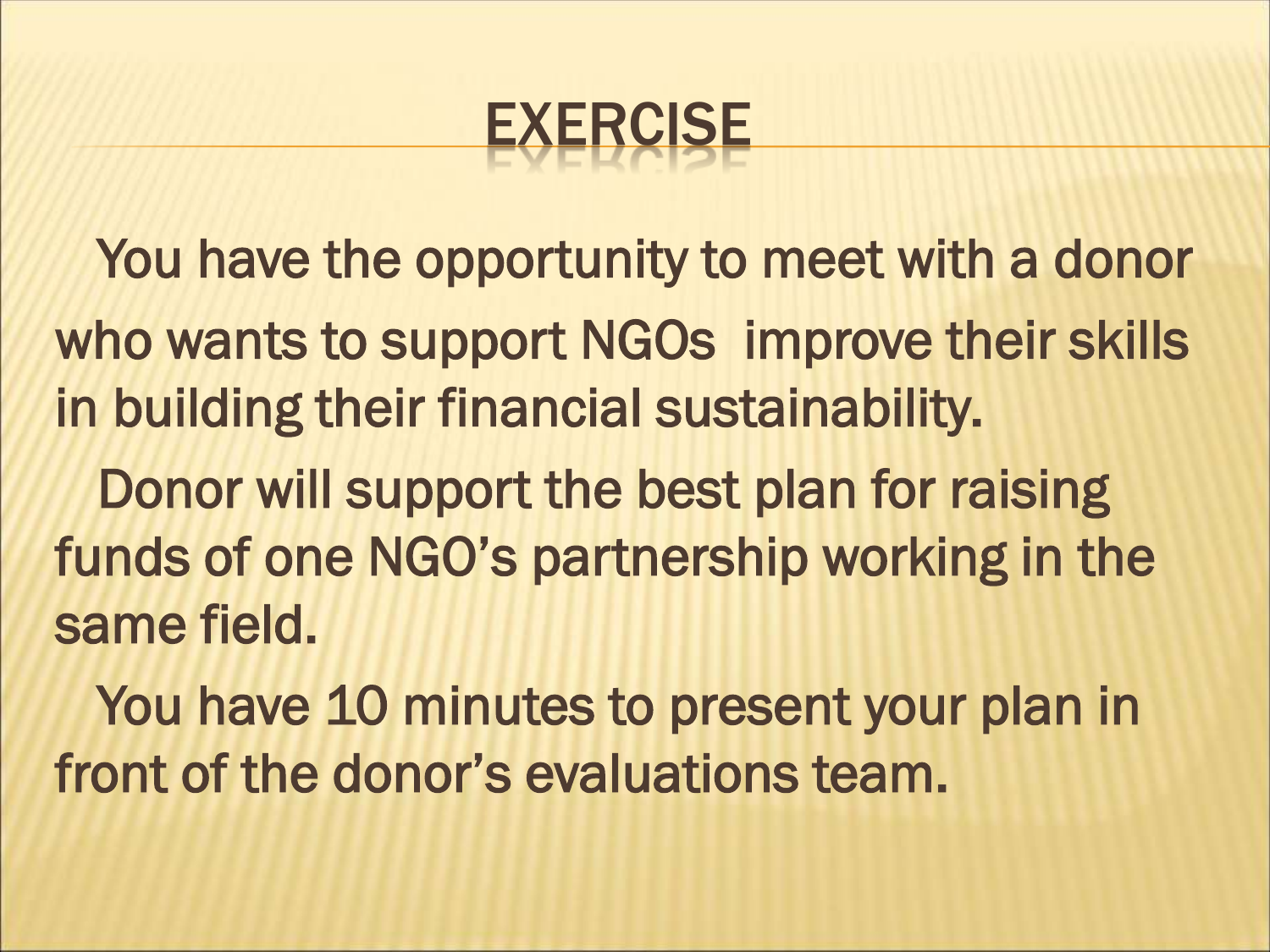### REMEMBER WHEN MAKING YOUR REQUEST

Appeal to the heart; Raise interest and get attention; Provide facts to deal with skepticism; Tell what to do and how to do it.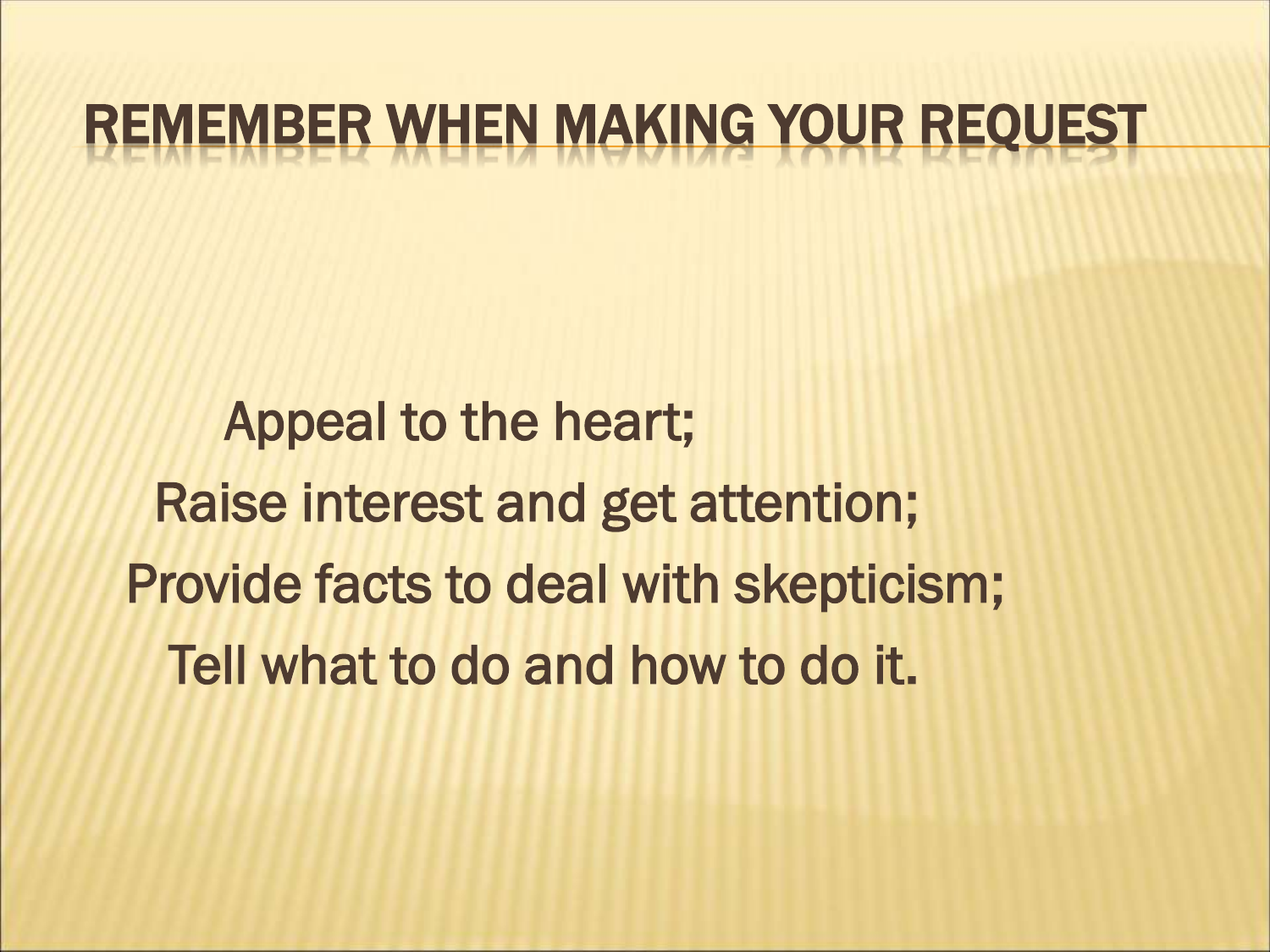## BUILDING RELATIONSHIPS

Building relationships is building connections. What do you do in order to build connections with your suporters or beneficiaries?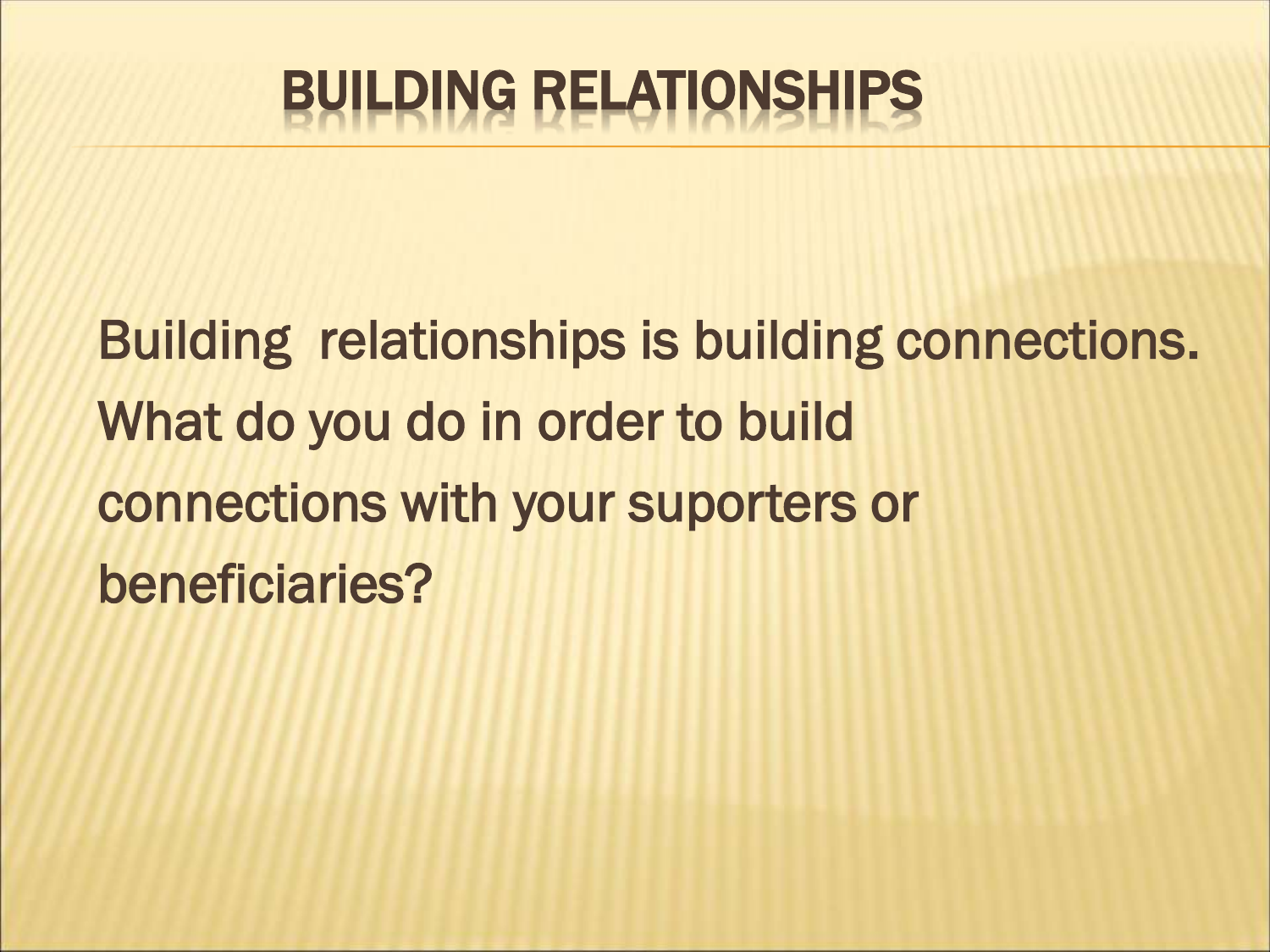#### BUILDING RELATIONSHIPS WITH BENEFICIARIES/SUPPORTERS

Bring them to your organisation; Go out to meet them; Keep in touch with them; Look for ways to help them; Thank them quickly and accurately for their generosity;

Recognise them appropriately.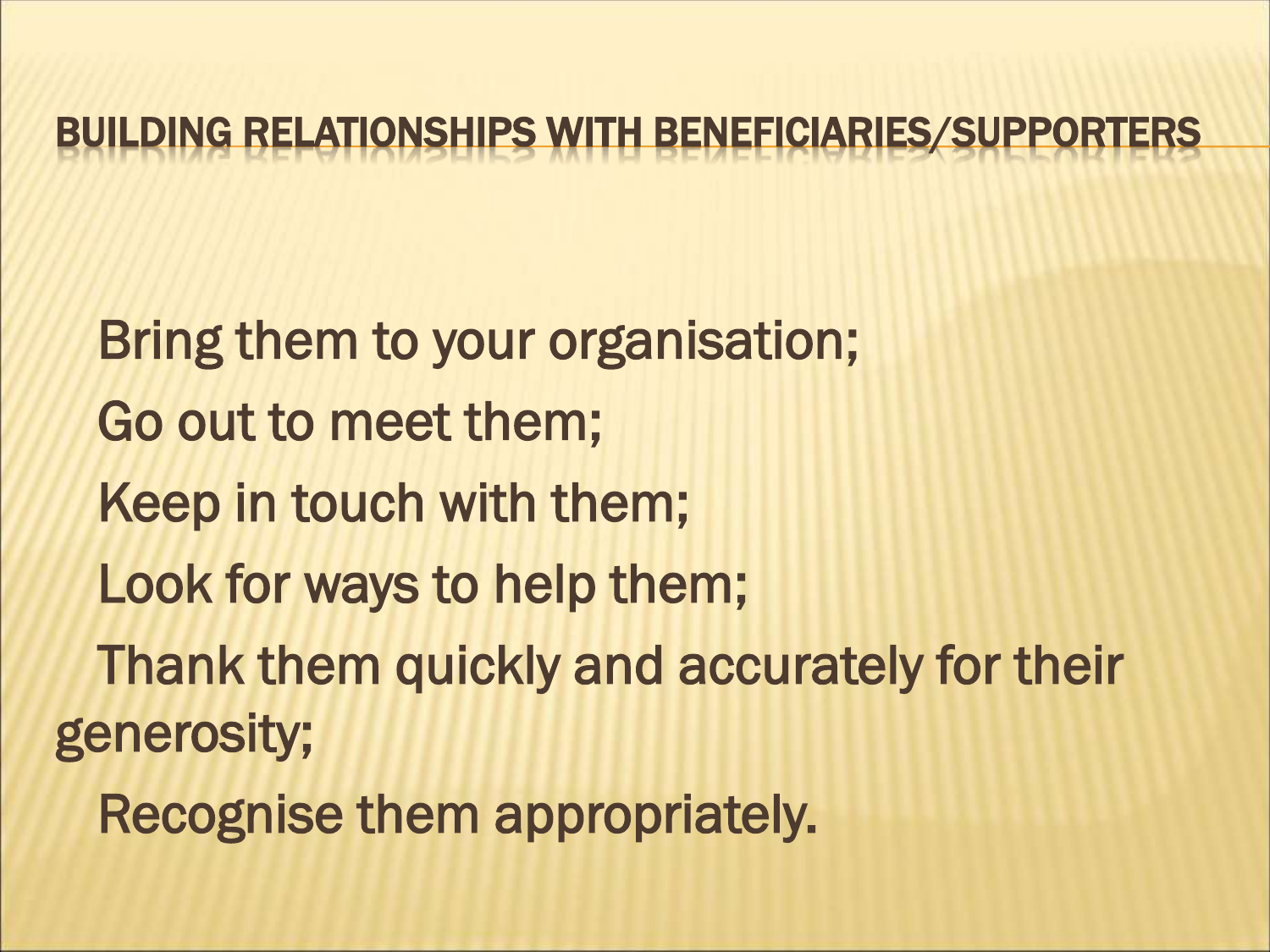

Where we are? Where we want to be? How to go there?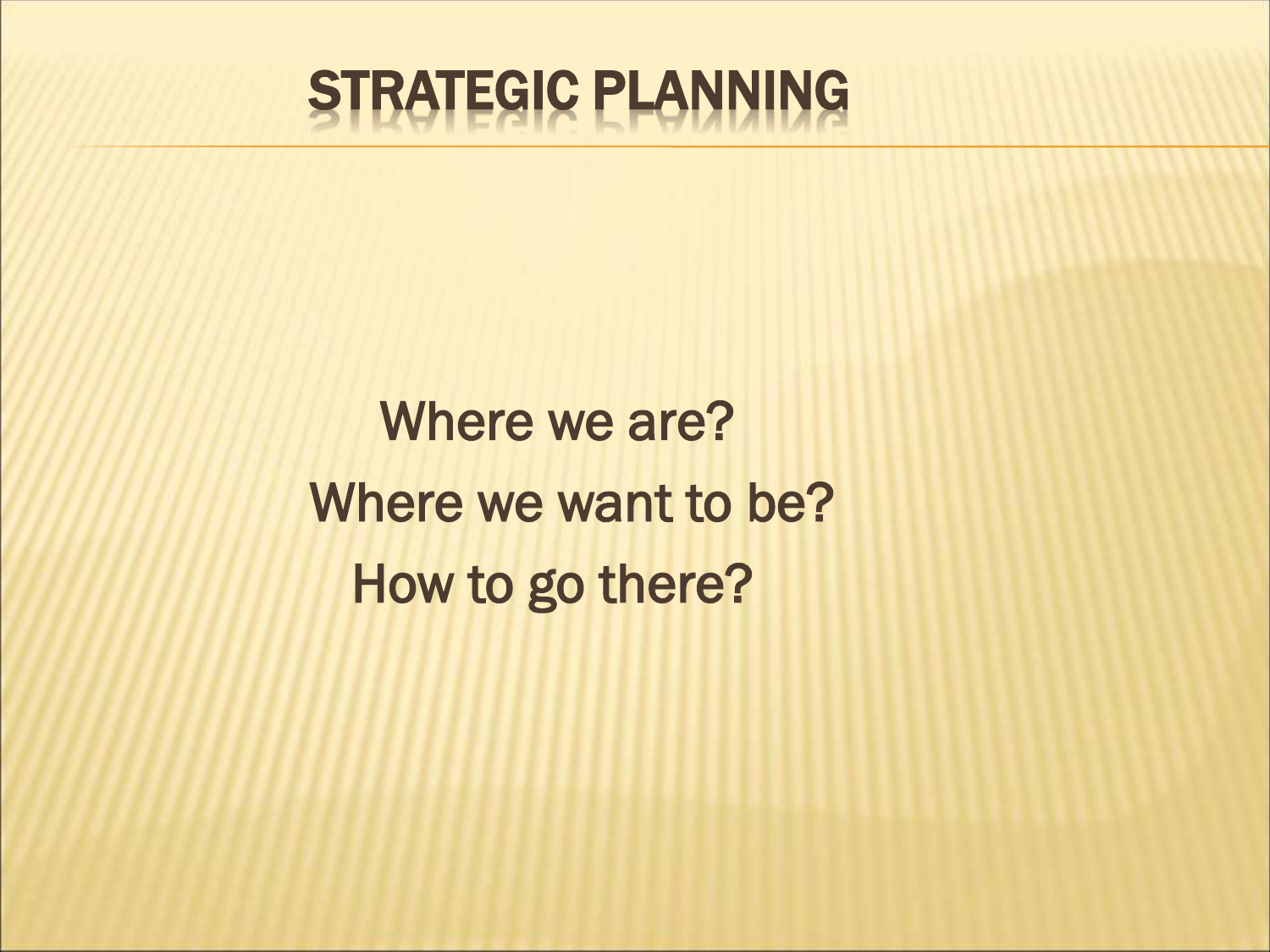### STRATEGIC PLANNING MAIN CONCEPTS

Where we want to be: Desired future mission, vision, goals, objectives. Where we are: Present problems/obstacles, weaknesses, threats, opportunities. How to go there: Solutions strategies, programs, projects, services,

products, activities, actions.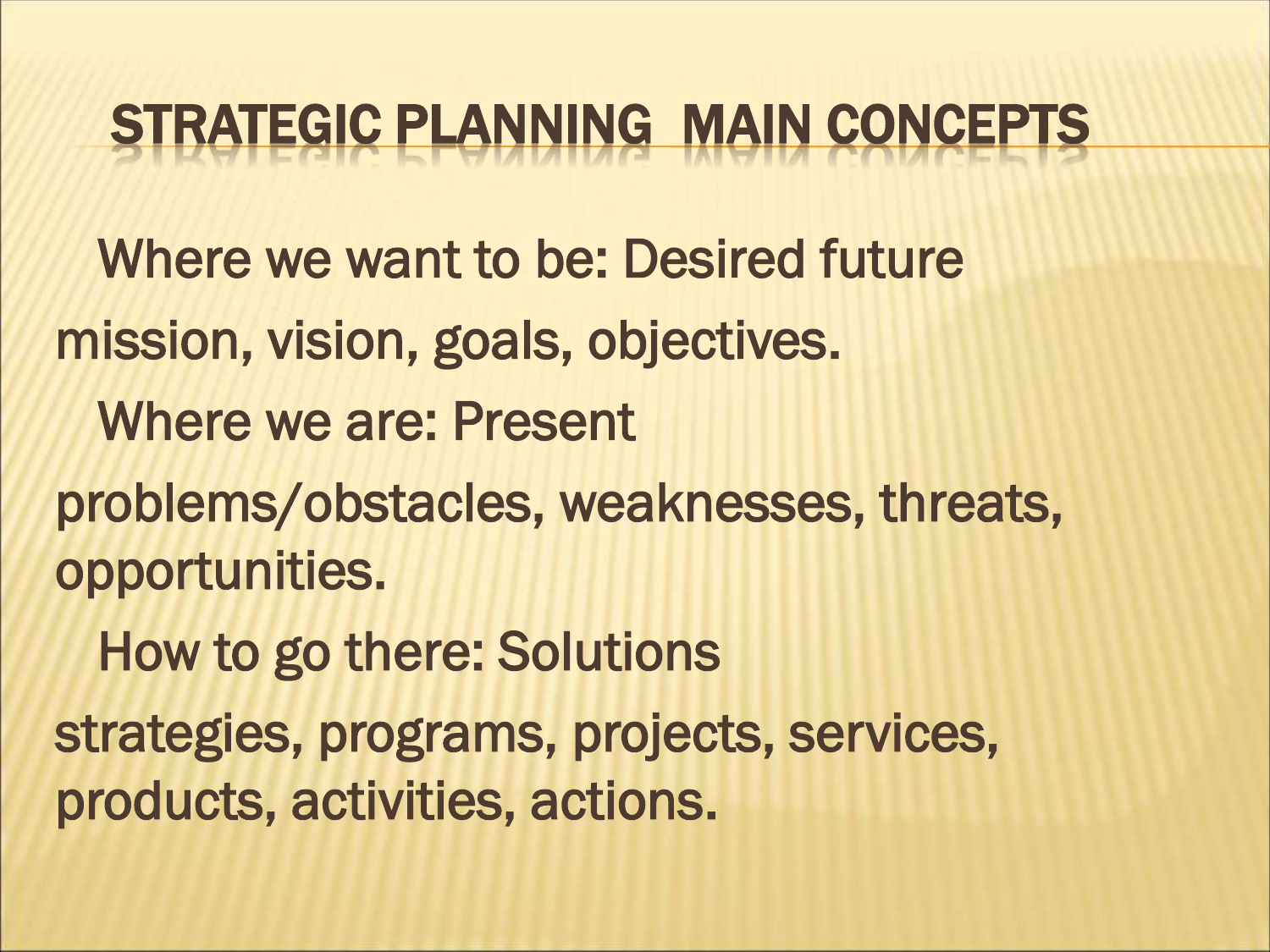### ORGANIZATION STRATEGIC PLAN

It looks at your organisation's existing situation using different frames of analysis; It describes the desired future synthesised in your organisation's mission and vision; It identifies what activities, programs, services, products you will provide in order to achieve them.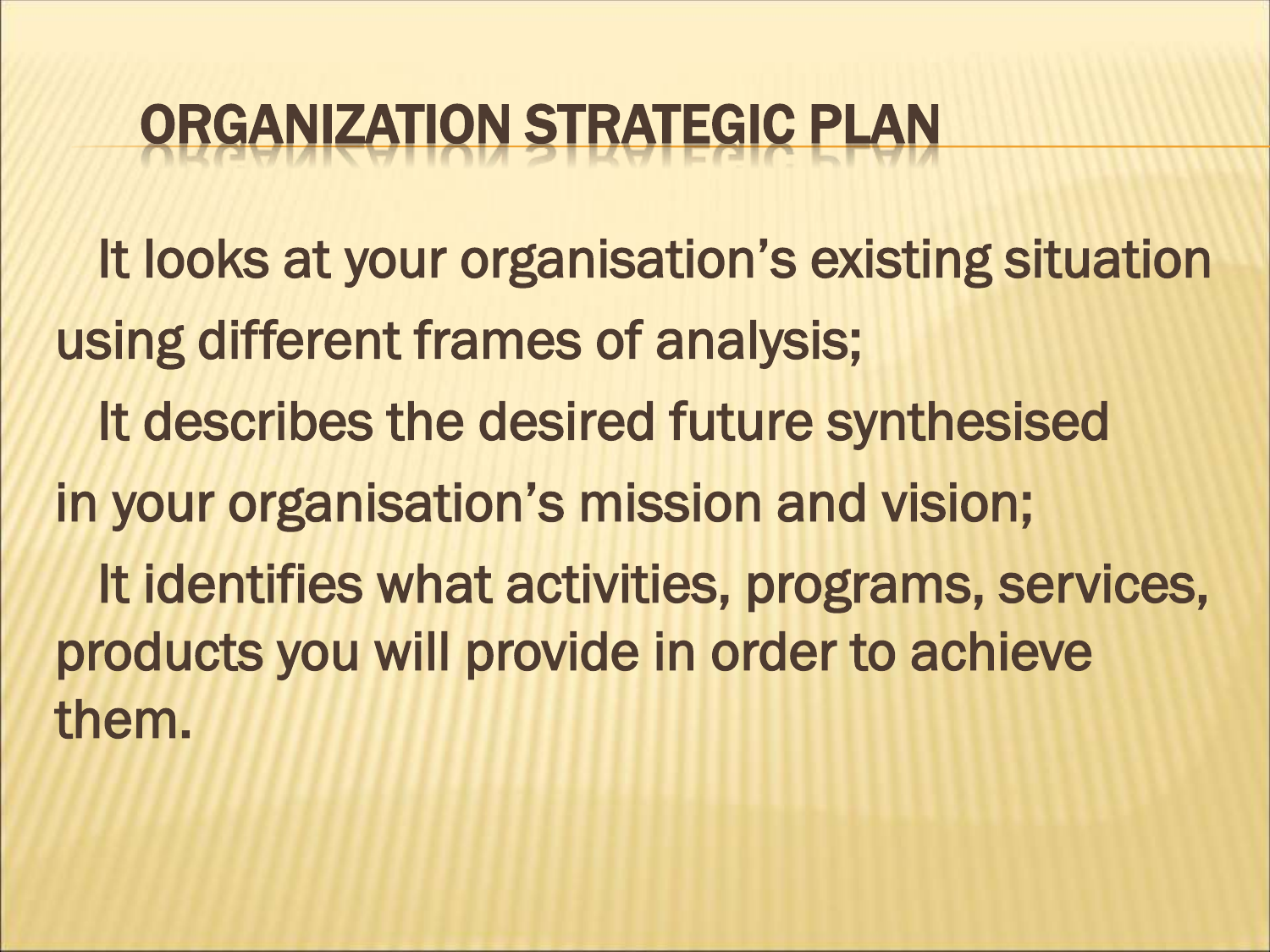### YOUR ORGANIZATION FUNDRAISING STRATEGY

Can be elaborated when your organisation

has a strategic plan: knows how to go from where it is to where it wants to be.

Includes solutions to achieve financial sustainability of your organisation's activities, programs, services, products.

What are the main reasons for starting a strategic planning process in your organisation?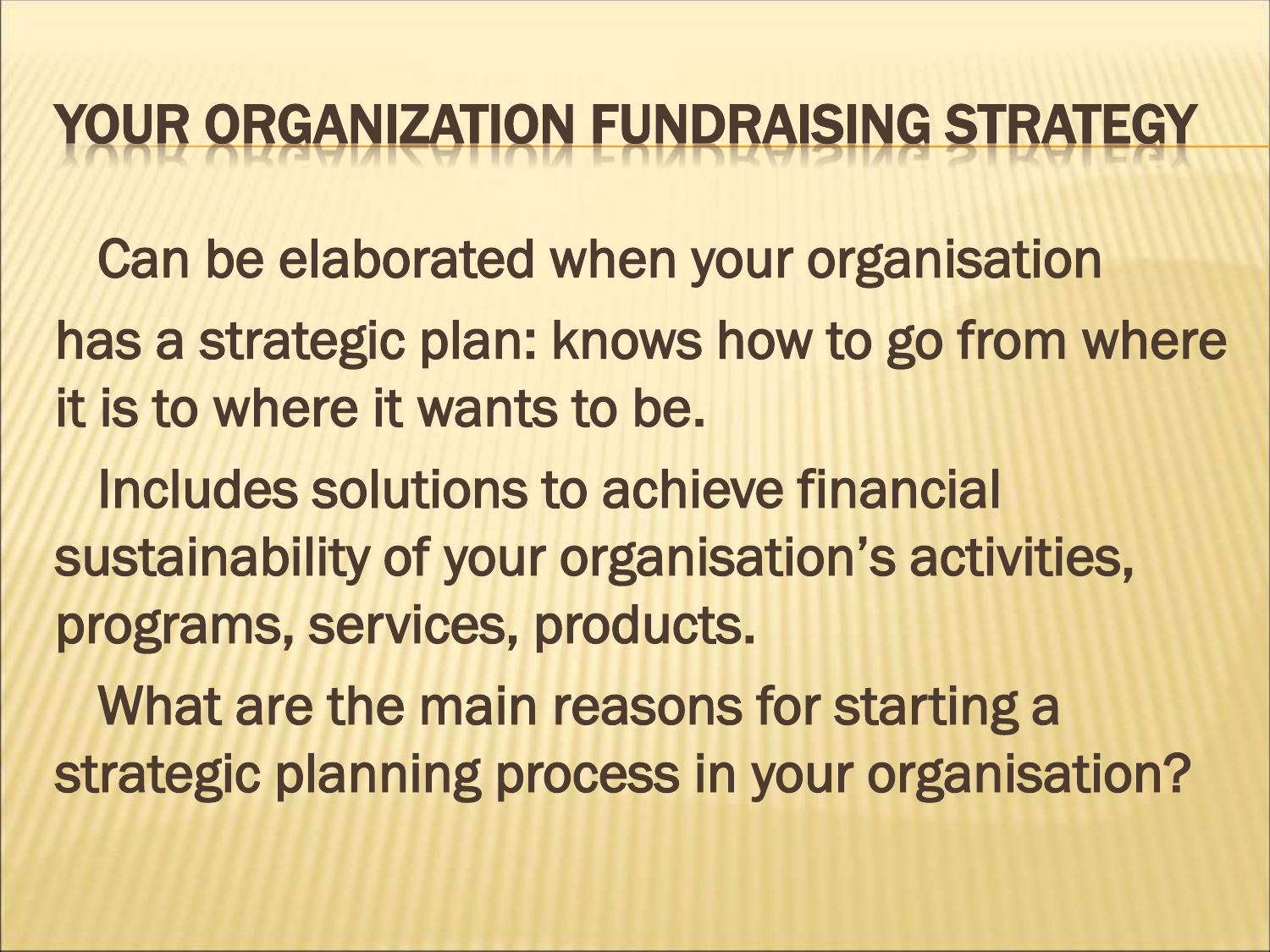### IMAGINE DESIRED FUTURE

### Organisation's mission

Why your organisation exists? For whom your organisation works? How your organisation works? Where your organisation works?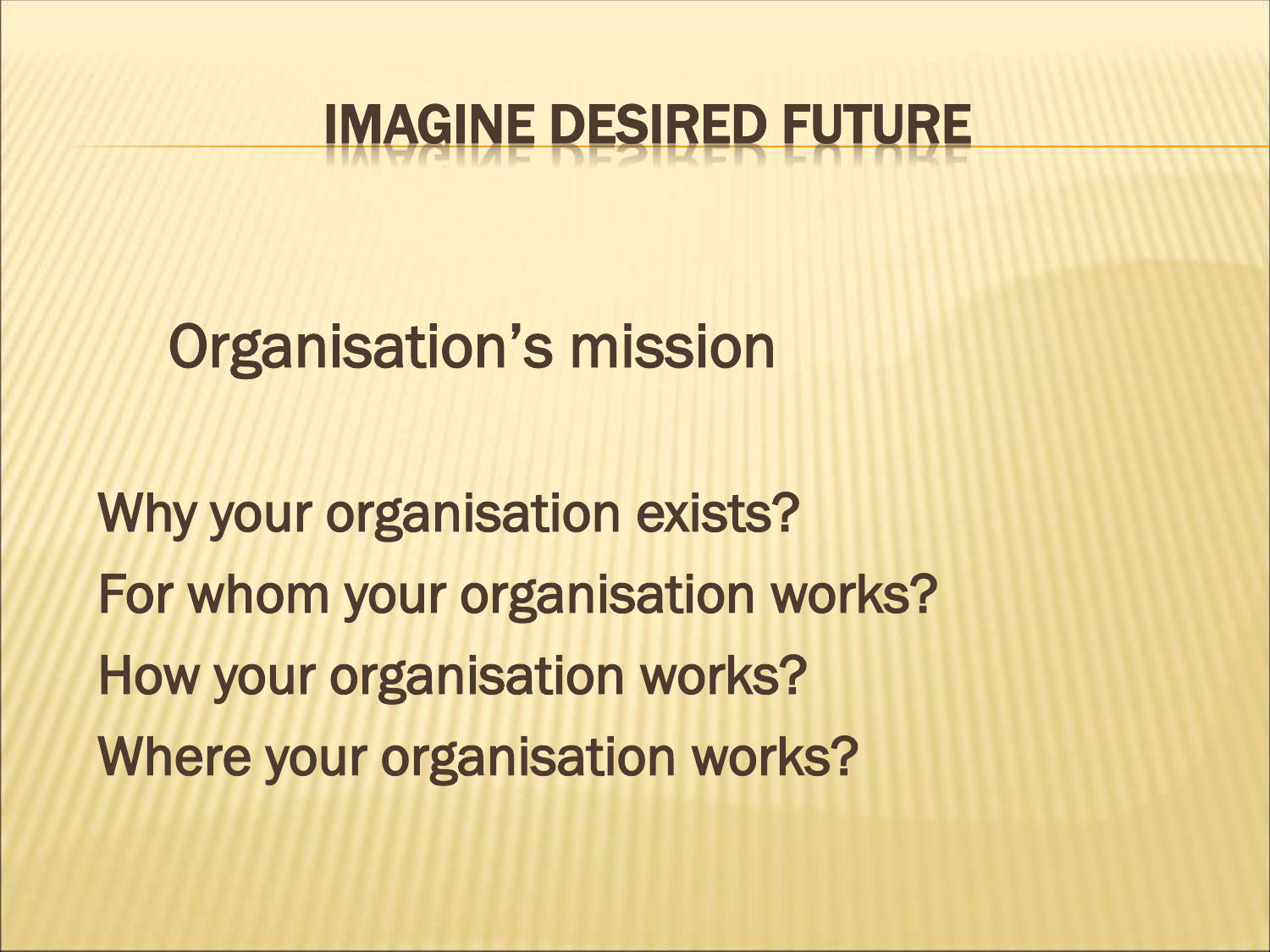### IMAGINE DESIRED FUTURE

### Organisation's vision

Your organisation three years from now: size, location, people, beneficiaries, activities, outsiders' perception about, etc.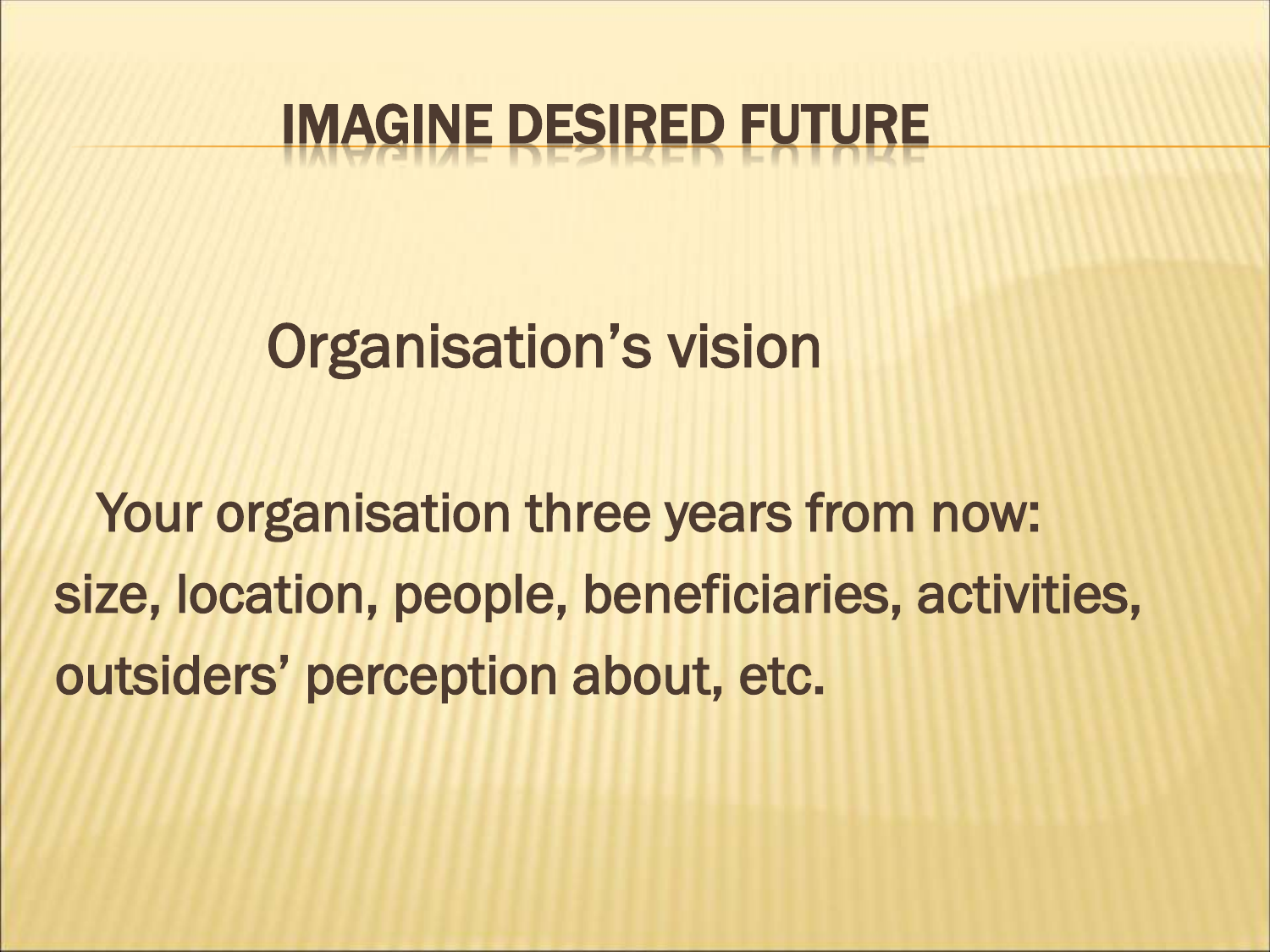### ANALYSE PRESENT SITUATION

SWOT analysis Types of funding sources Programs/services sustainability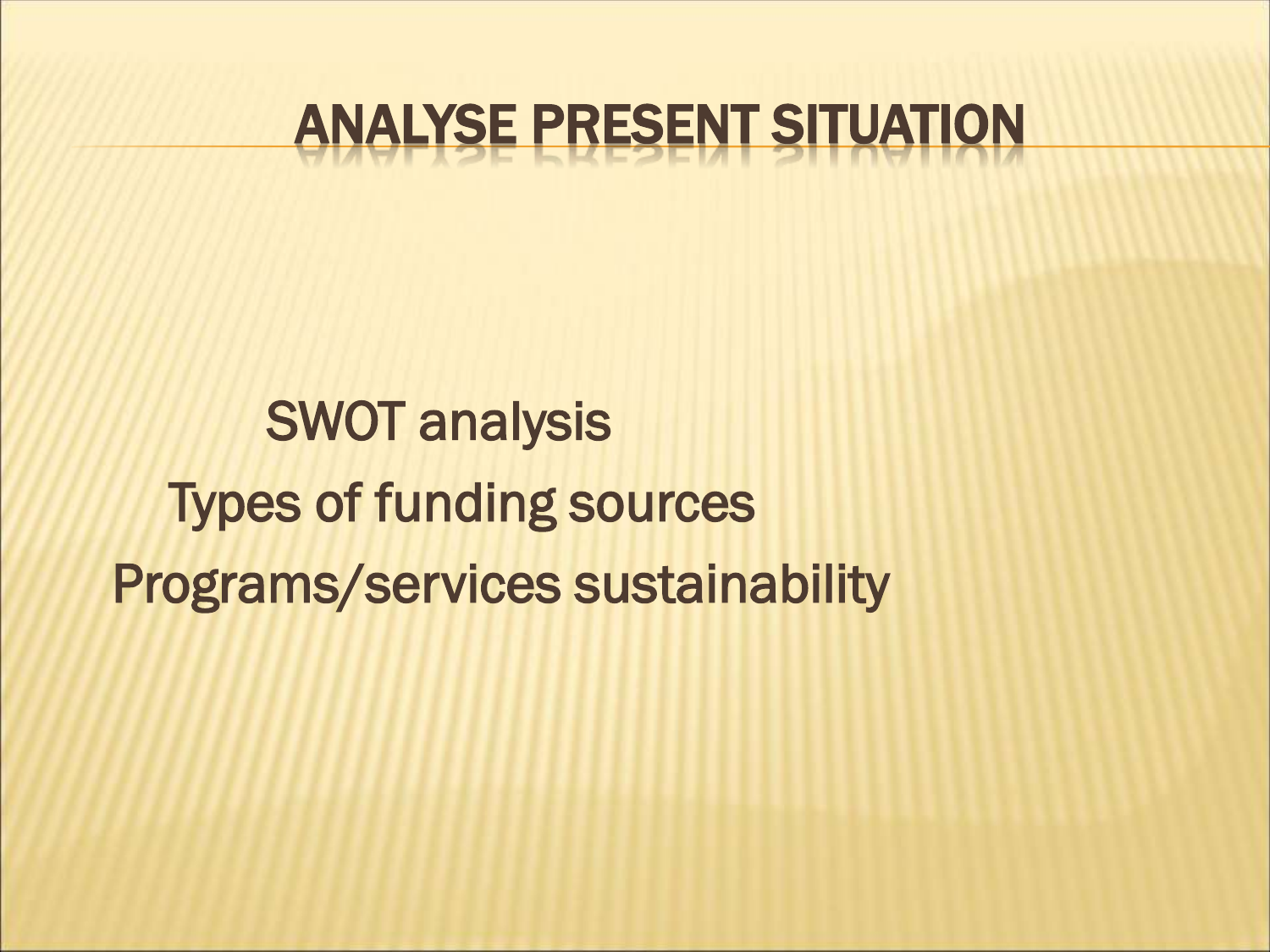#### STRATEGIES FOR ORGANIZATIONAL DEVELOPMENT

In order to achieve your mission and vision, based on the information generated by the different frames of analysis of the existing situation decide:

What activities you want to perform and what programs, services, products you want to deliver? When you want to deliver them?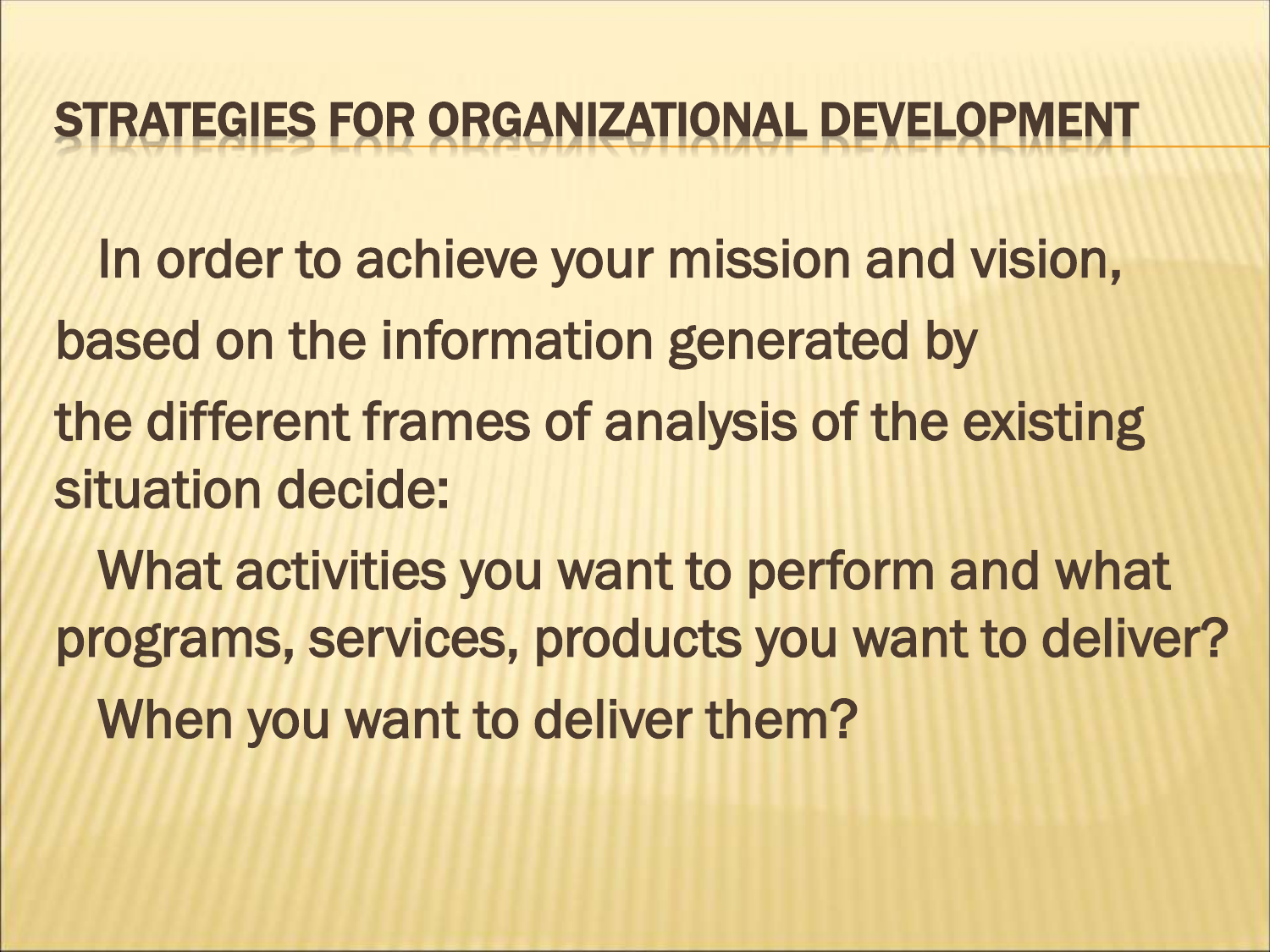#### STRATEGIES FOR ORGANIZATIONAL DEVELOPMENT

Evaluate costs and possible funding sources Know what you want Evaluate the planned activities, programs, services, products costs.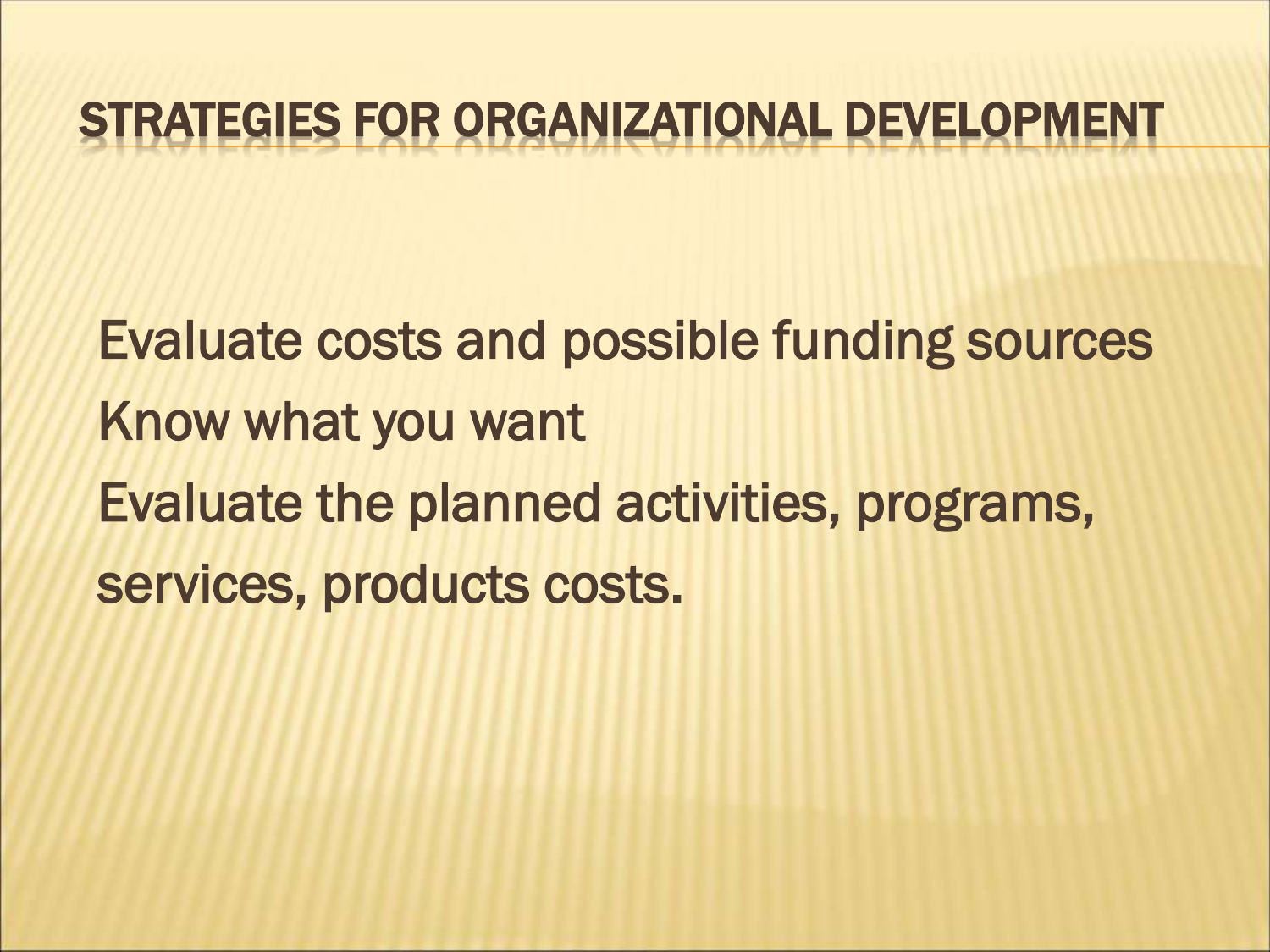### STRATEGIES FOR ORGANIZATIONAL DEVELOPMENT

Know your prospect Research and identify your possible sources of funding. Determine your fundraising objectives based on

these two steps.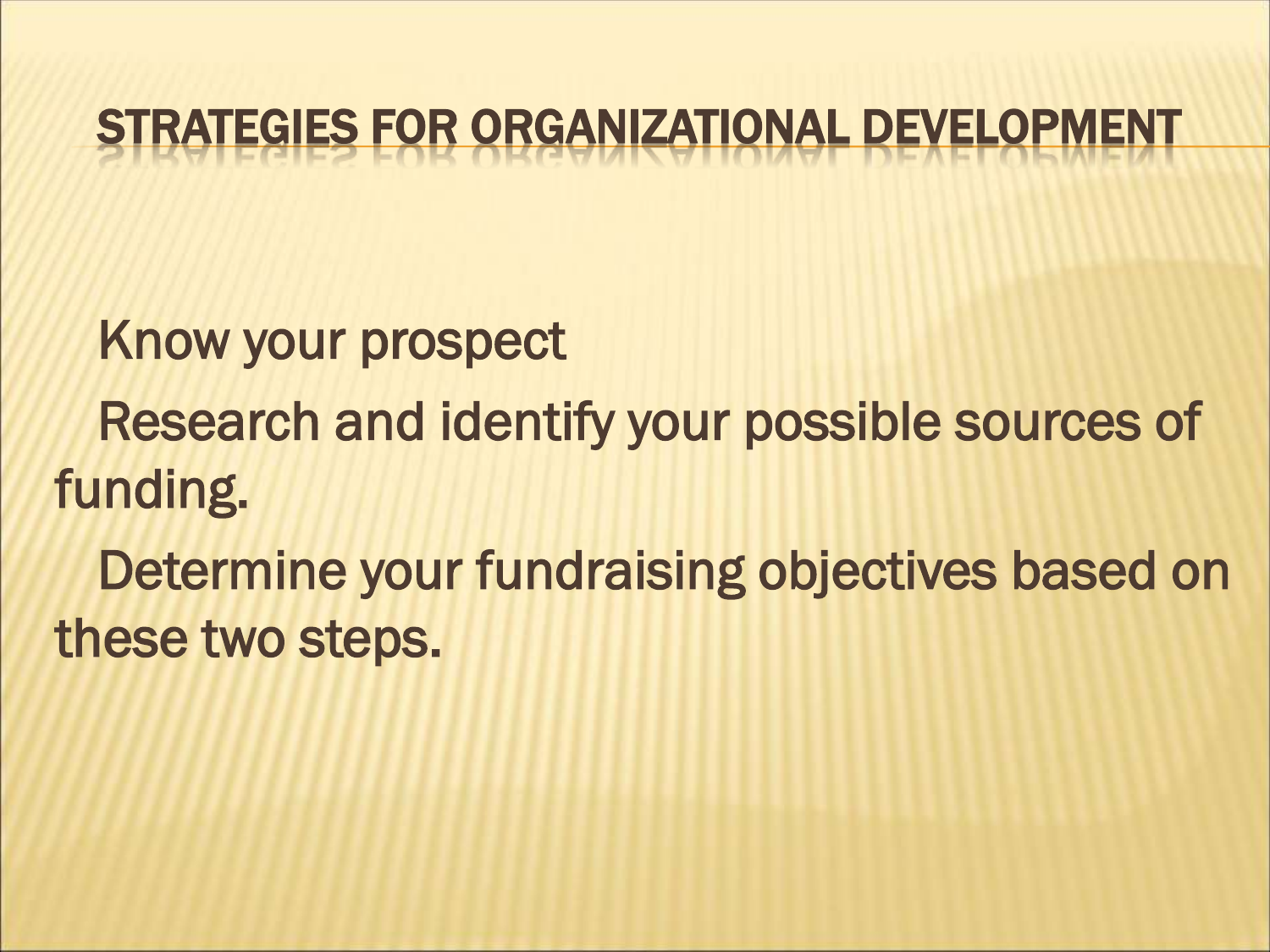#### ELABORATE ACTION PLAN TO ACHIEVE FUNDRAISING OBJECTIVES

Decide the actions Timing;

Who is responsible;

What resources are needed (money, time, information, other) in order to make the request and build the relationships.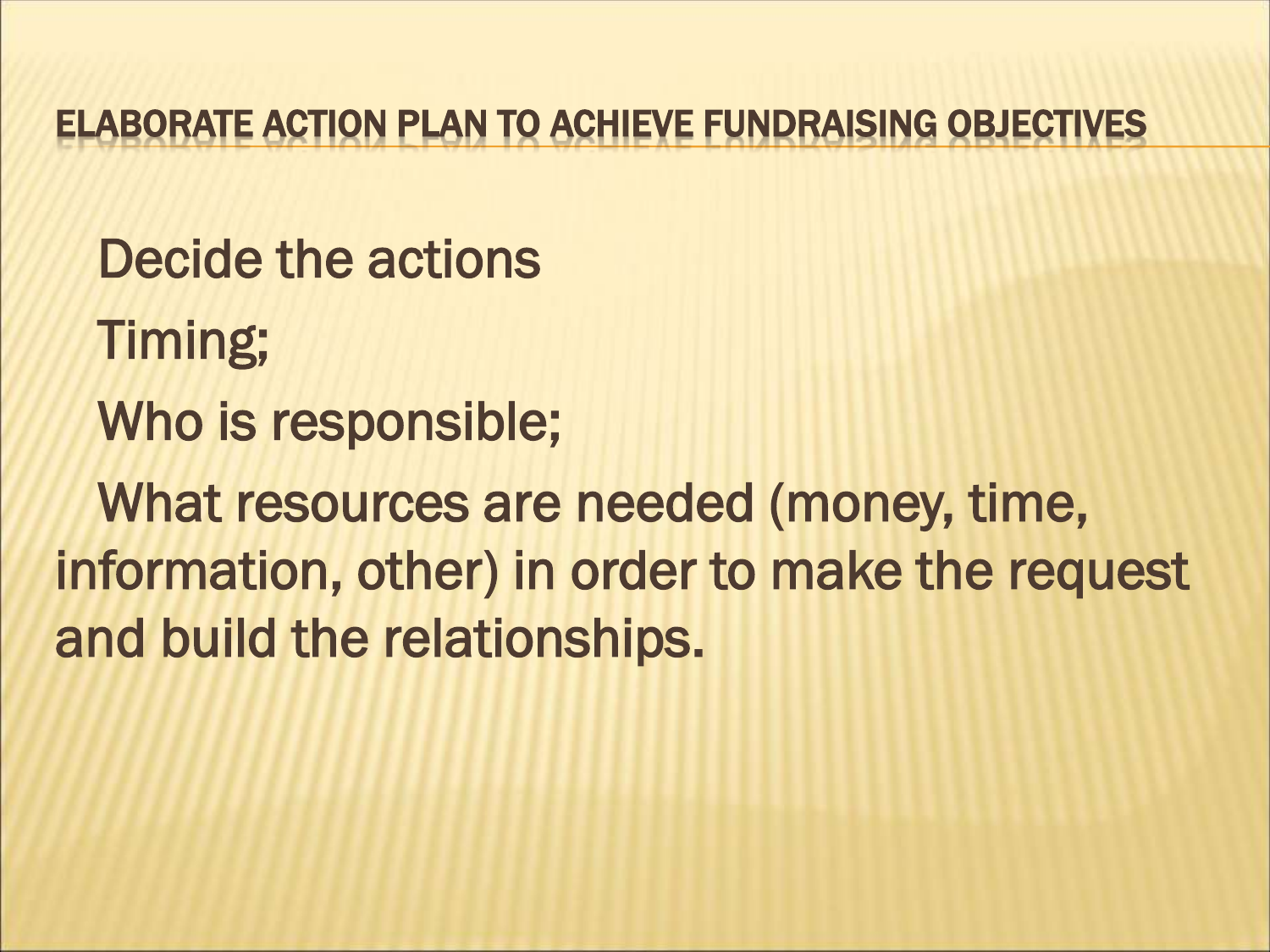#### PROPOSED STEPS FOR ELABORATING YOUR ORGANIZATION'S FUNDRAISING STRATEGY

In your team elaborate the process steps that you will implement after going home in order to elaborate your organisation's strategic and fundraising plans and support their implementation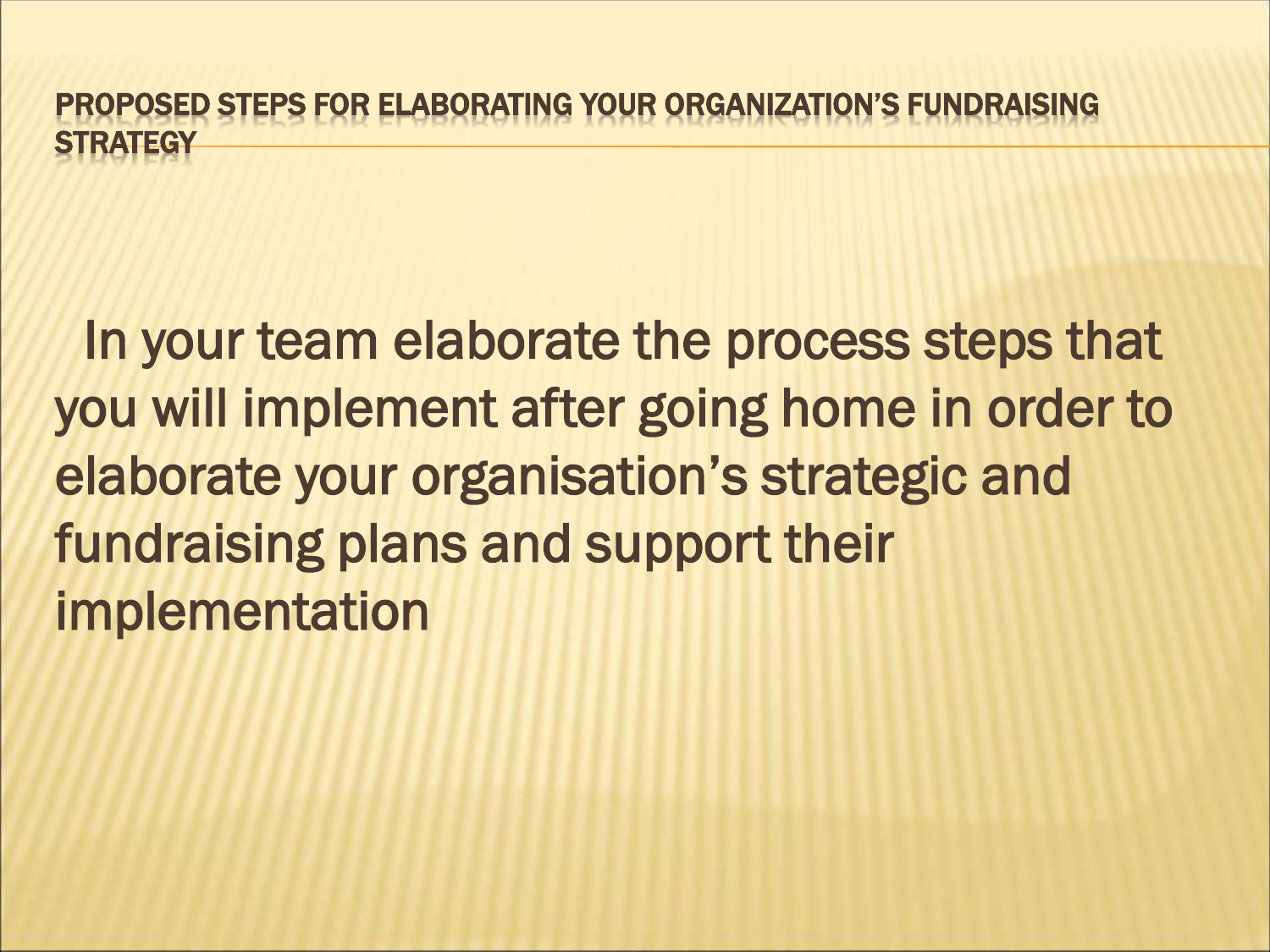